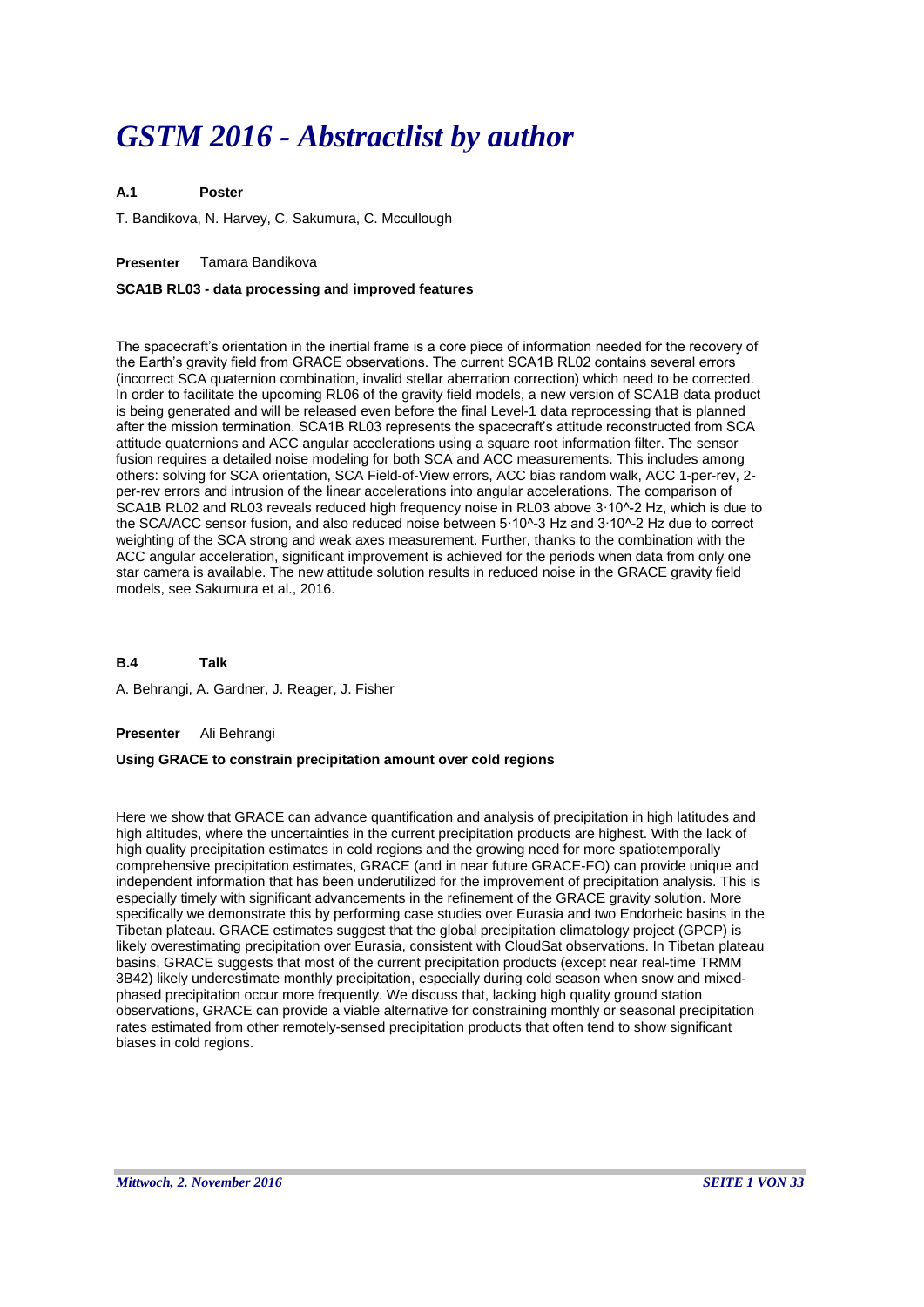### **A.1 Poster**

S. Behzadpour, T. Mayer-Gürr, J. Flury, S. Goswami

# **Presenter** Saniya Behzadpour

# **A wavelet-based non-stationary noise modelling in GRACE gravity field determination**

The accurate modelling of the stochastic behaviour of the GRACE mission observations is an important task in the time variable gravity field determination. After fitting a model in the least-squares sense, Residual analysis procedure is necessary to determine whether all the necessary model assumptions are valid before performing inference. Using Short Time Fourier Transform (STFT) to determine the time varying spectrum of frequencies in the residuals, it has been show that stationarity assumption may not be realistic to cope with the complex range rate data noise. A general non-stationary noise model to incorporate the time-varying stochastic properties of range rate noise (such as sudden changes in the range rate data) is needed for a more accurate data analysis. The Discrete Wavelet Transform (DWT) is of particular interest for analysis of non-stationary and transient time series. Wavelet provides an appropriate basis for separating noise from the signal of interest, as after decomposition, the small coefficients are more likely due to noise and large coefficient due to important signal features. The motivation is to dampen the effect of small coefficients by means of robust covariance matrix in parameter estimation procedure. Implementation of gravity parameter estimation in wavelet domain, estimation of noise covariance by using thresholding techniques, and comparison of the results with ITSG-2016 solution in time-frequency and spatial domains are discussed.

**A.2** A. Bezděk, J. Sebera, J. Encarnação, J. Klokočník **Talk**

# **Presenter** Ales Bezděk

# **Time-variable gravity from GPS tracking of Grace and Swarm**

Since 2002 GRACE provides monthly gravity fields from K-band ranging (KBR) between two GRACE satellites. These KBR gravity monthlies have enabled the global observation of time-varying Earth mass signal at a regional scale (about 400 km resolution). Apart from KBR, monthly gravity solutions can be computed from onboard GPS data. The newly reprocessed GPS monthlies from 14 years of GRACE data are shown to yield correct time-variable gravity signal (seasonality, trends, interannual variations) at a spatial resolution of 1300 km (harmonic degree 15). We show that GPS fields from new Swarm mission are of similar quality as GRACE GPS monthlies. Thus, Swarm GPS monthlies represent new and independent source of information on time-variable gravity, and, although with lower resolution and accuracy, they can be used for its monitoring, particularly if GRACE KBR/GPS data become unavailable before GRACE Follow-On is launched (2017 August).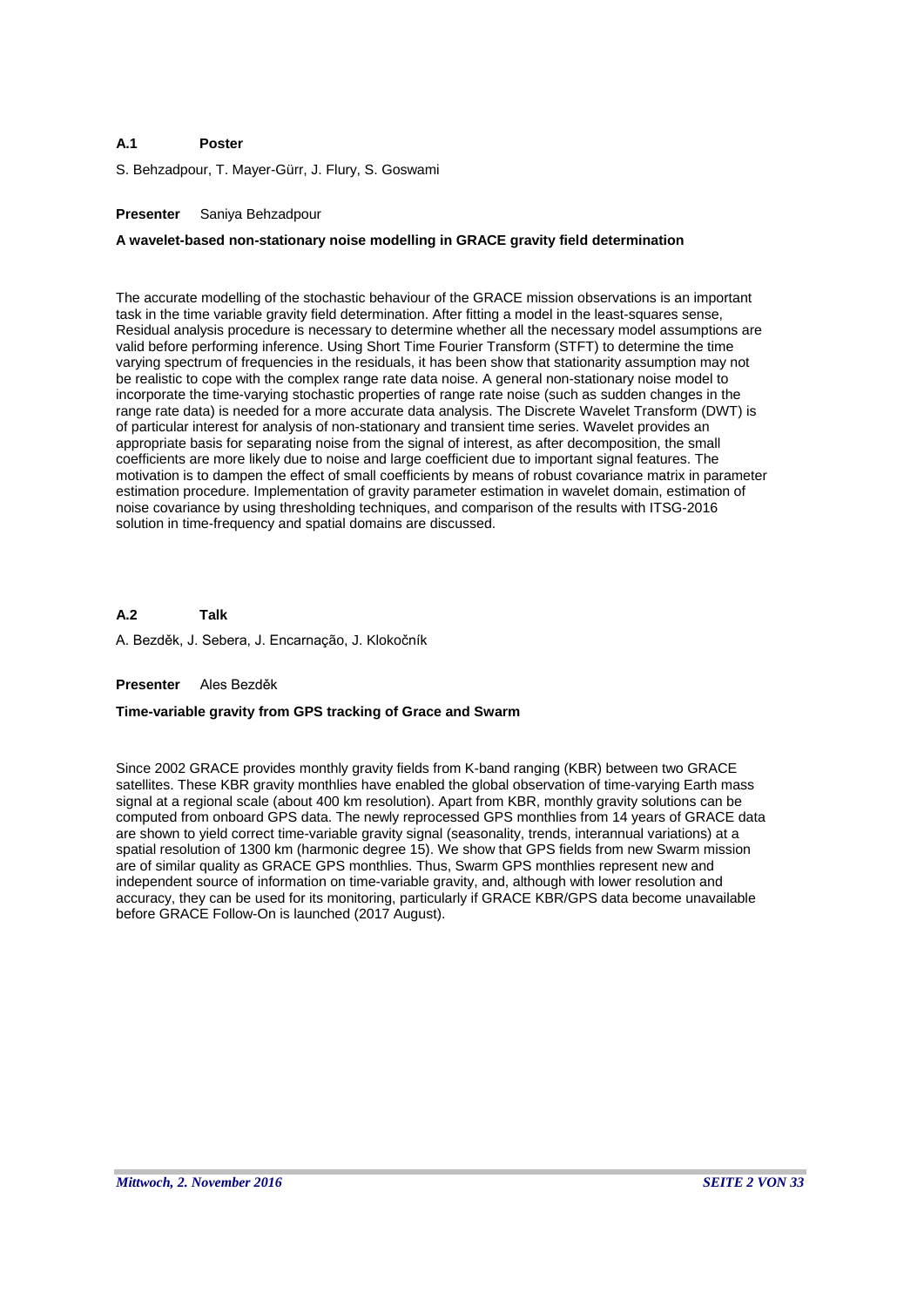#### **B.5 Poster**

A. Blazquez, B. Meyssignac, J.-M. Lemoine, E. Berthier

# **Presenter** Alejandro Blazquez

# **Uncertainty in GRACE estimates of the mass redistributions at the Earth surface and impact on the sea level budget**

We propose to revisit the estimate of the components of the global water budget from GRACE (in terms of trends over 2004-2014) and to evaluate the associated uncertainty using an ensemble of global GRACE solutions from 5 processing centers: CSR, GFZ, GRGS, JPL and TUG. For each GRACE solution we test a range of post-processing, filtering and modelling parameters, including the effects of the glacial isostatic adjustment correction, to get a spread of estimates of the global water budget components. This spread should better reflects the underlying uncertainty in ice sheet mass loss, continental water storage changes and the ocean mass changes estimates from GRACE. The implications on the closure of the global water budget and the sea level budget are further analysed. Previous studies have used a similar ensemble approach based on different GRACE solutions and different post processing to assess the uncertainty in GRACE estimates of the water budget components. But they all focused on a single component such as the ocean mass changes (Quinn and Ponte 2010), the ice sheet ice loss (I. Velicogna and Wahr 2013; Shepherd et al. 2012) or the glacier ice loss (Gardner et al. 2013). Here we analyse all the components together in a consistent way. This novel approach enables to explore whether the uncertainty in the different components of the global water budget are correlated or not when assessed with GRACE measurements. This issue is essential when assessing the closure of the global water budget and the sea level budget.

#### **A.1 Talk**

J.-M. Lemoine, R. Biancale, S. Bourgogne, P. Gégout, S. Bruinsma

**Presenter** Stéphane Bourgogne

# **CNES/GRGS RL03-v2 solutions**

In this talk we will present the latest release of CNES/GRGS GRACE+SLR solutions: release RL03-v2, which provides both monthly and 10-day solutions. We will illustrate the interest of our inversion technique (two-step truncated SVD) with respect to the traditional least squares minimization technique, as well our most recent results. Websites: grgs.obs-mip.fr/grace, thegraceplotter.com.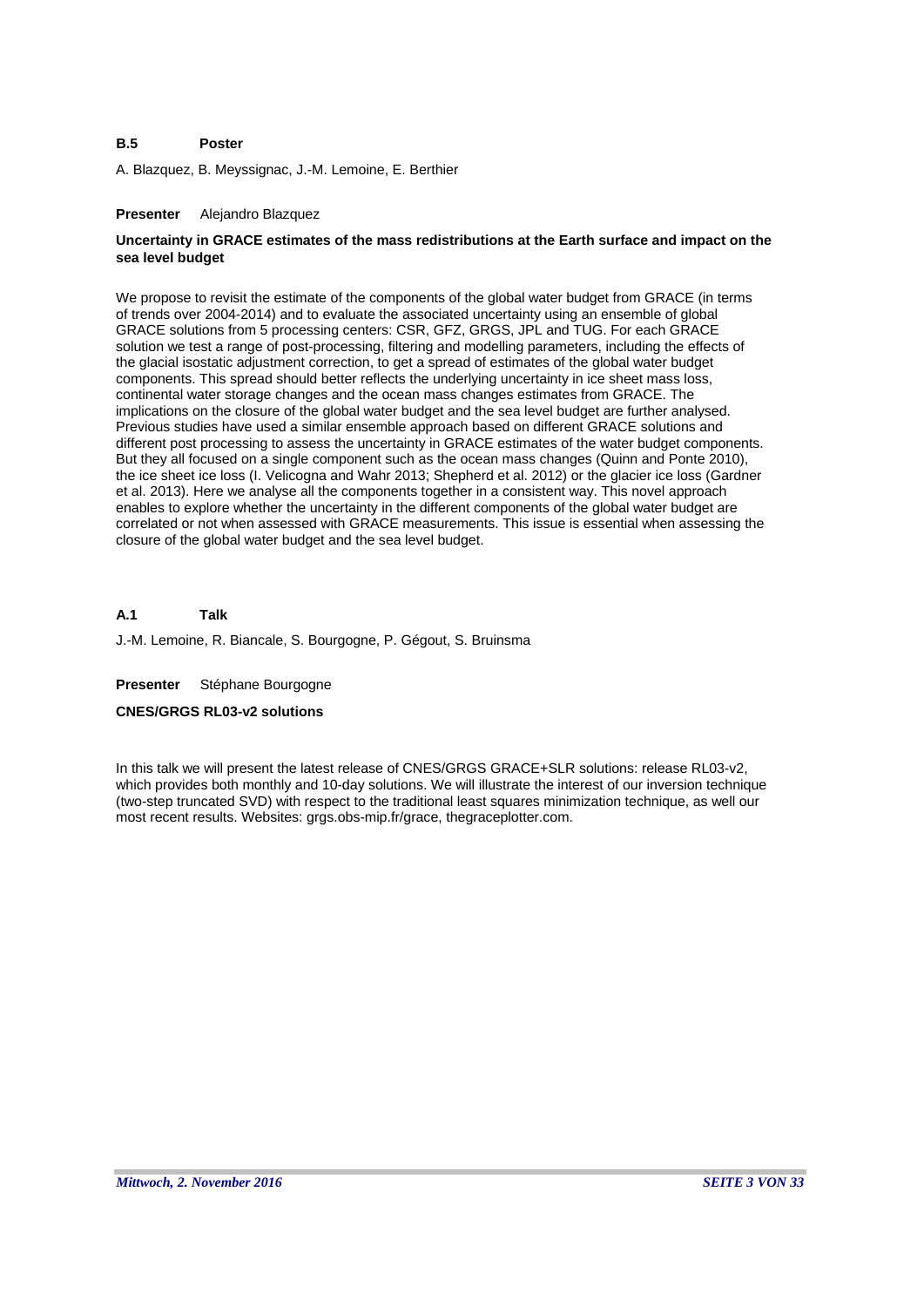#### **A.2 Talk**

B. Christophe, B. Foulon, F. Liorzou, V. Lebat, D. Boulanger, P.-A. Huynh

# **Presenter** Bruno Christophe

# **Expected performance of GRACE-FO accelerometers and status of MicroSTAR development for future gravity missions**

In the beginning of 2016, ONERA has delivered the 2 accelerometer flight models at Airbus DS for integration inside the twin GFO satellites as well as the spare model. These models have been extensively tested and characterised in order to predict the performance in orbit and give the best parameters to translate the science telemetry into acceleration. The paper will present the results of these analyses. In parallel, ONERA works on new accelerometer concept, MicroSTAR, for future gravity mission. A brief status of the development will be also presented.

#### **B.4 Poster**

G. Pavlic, J. Crowley, J. Huang, S. Wang, A. Rivera, J. Henton, A. Lambert, C. Klatt

# **Presenter** John Crowley

# **Seasonal groundwater storage variation in Canada from 14 years of GRACE observations**

Assessing water storage variations on a national scale is beneficial for managing water resources, for sustainable development of society and economy, to identify regional drought and flood risks, and to protect the environment in Canada. Seasonal variation in total water storage (TWS) and groundwater storage (GWS) are functions of rainfall, runoff rates and evapotranspiration. In this study, we aim to quantify seasonal TWS and GWS variations in three Canadian river basins (Mackenzie, Saskatchewan and Assiniboine) as well as nationally using monthly gravity models (release 5) derived from the Gravity Recovery and Climate Experiment (GRACE) for the period of 2012-2016. GWS is calculated by removing the surface water component (soil moisture, snow, ice, large lake and river variations) from the TWS using two Land Surface Models (LSMs): the Global Land Data Assimilation System produced by NASA (GLDAS-1, see Rodell et al., 2004 for details) and the Ecological Assimilation of Land and Climate Observations (EALCO) produced by Natural Resources Canada (Wang, 2008). TWS and GWS variations are presented using four average seasonal maps and reveal large annual variations on the order of hundreds of mm of equivalent water depth. Variations in the three river basins are shown as 14-year time series of the average anomalies over the respective basins and indicate gradual increases in water storage. Uncertainty introduced by the glacial isostatic adjustment (GIA) correction is also assessed using a variety of modern GIA models and is found to be significant over much of Eastern Canada.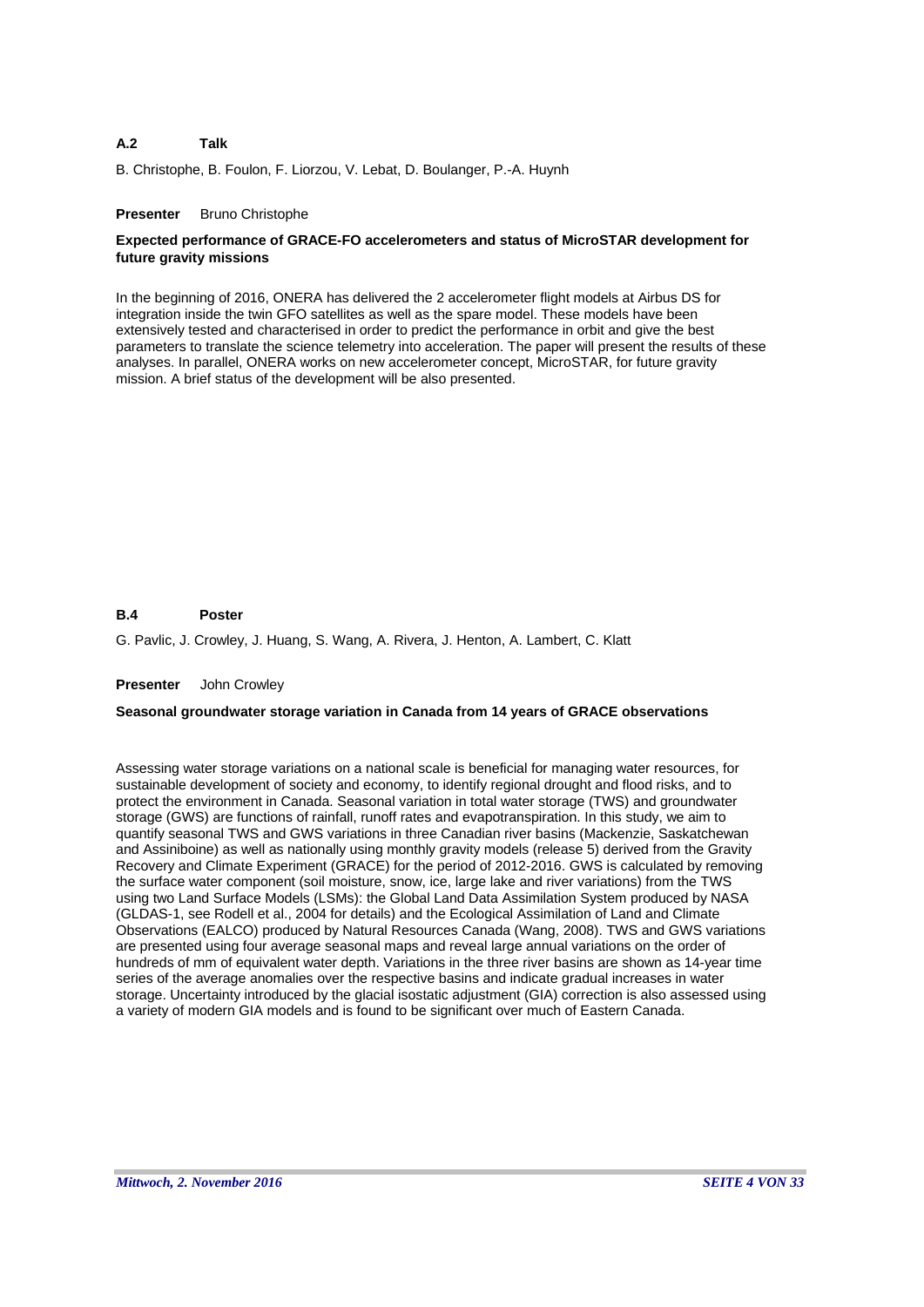### **B.6 Talk**

C. Gruber, C. Dahle, K.-H. Neumayer, F. Flechtner

# **Presenter** Christian Gruber

# **GFZ GRACE solutions offering alternative gridded data products and near real time processing**

Standard GFZ GRACE gravity fields are provided as sets of monthly spherical harmonics and are processed with a latency of about 60 days due to the consolidation and acquisition of required geophysical background models (e.g. AOD1B), ancillary data (e.g. Earth orientation parameters) and instrument data. Generally, the GRACE user community is requesting shorter latencies and also much shorter data accumulation phases (e.g. daily resolution). In order to fulfill these needs, the so called RBF (Radial Basis Function) method has been developed at GFZ. This approach offers the direct estimation of mass changes on a grid, similar to mascons, using a batch-wise, constraint and stabilized GRACE data processing to provide either monthly or daily Kalman filtered solutions. The main features of the RBF approach and its potentially resulting data products will be presented and the latest results are compared with other available GRACE time-series. In the framework of the EU Horizon2020 project EGSIEM, an automated near real time (NRT) processing of daily RBF solutions shall be established for NRT flood monitoring starting in April 2017. In order to achieve this, we have replaced the final Earth orientation parameters with predicted values, our GFZ GPS precise orbits and clocks with rapid science products from AIUB (Bern) and the standard GRACE L1B data with corresponding quick-look products provided by JPL. We will present the impact of these changes on the GRACE orbits and subsequent gravity field estimates for constraint daily results and unconstraint monthly inversion results.

**A.2 Talk**

C. Dahle, A. Jäggi, D. Arnold, U. Meyer

# **Presenter** Christoph Dahle

# **Gravity field recovery from hl-SST: latest results from Swarm and other satellites**

In view of a potential gap between the GRACE and GRACE-FO missions, ESA's Swarm mission allows to estimate the long-wavelength part of the Earth's gravity field and its variations in time by means of highlow satellite-to-satellite tracking (hl-SST). At the Astronomical Institute of the University of Bern (AIUB), kinematic Swarm orbits are routinely processed and gravity field solutions are derived thereof. Currently, the Swarm time-series covers 33 months (December 2013 - August 2016). The quality of the Swarm orbits and gravity field solutions is assessed. Systematic errors along the Earth's geomagnetic equator and their relationship to the GPS receiver settings onboard Swarm, which have been updated several times so far during the mission, are discussed. Comparisons to as well as combinations with other hl-SST solutions (GRACE, Sentinel) are shown in order to show what one can expect to obtain as possible best gravity field time series in the absence of GRACE/GRACE-FO inter-satellite ranging data.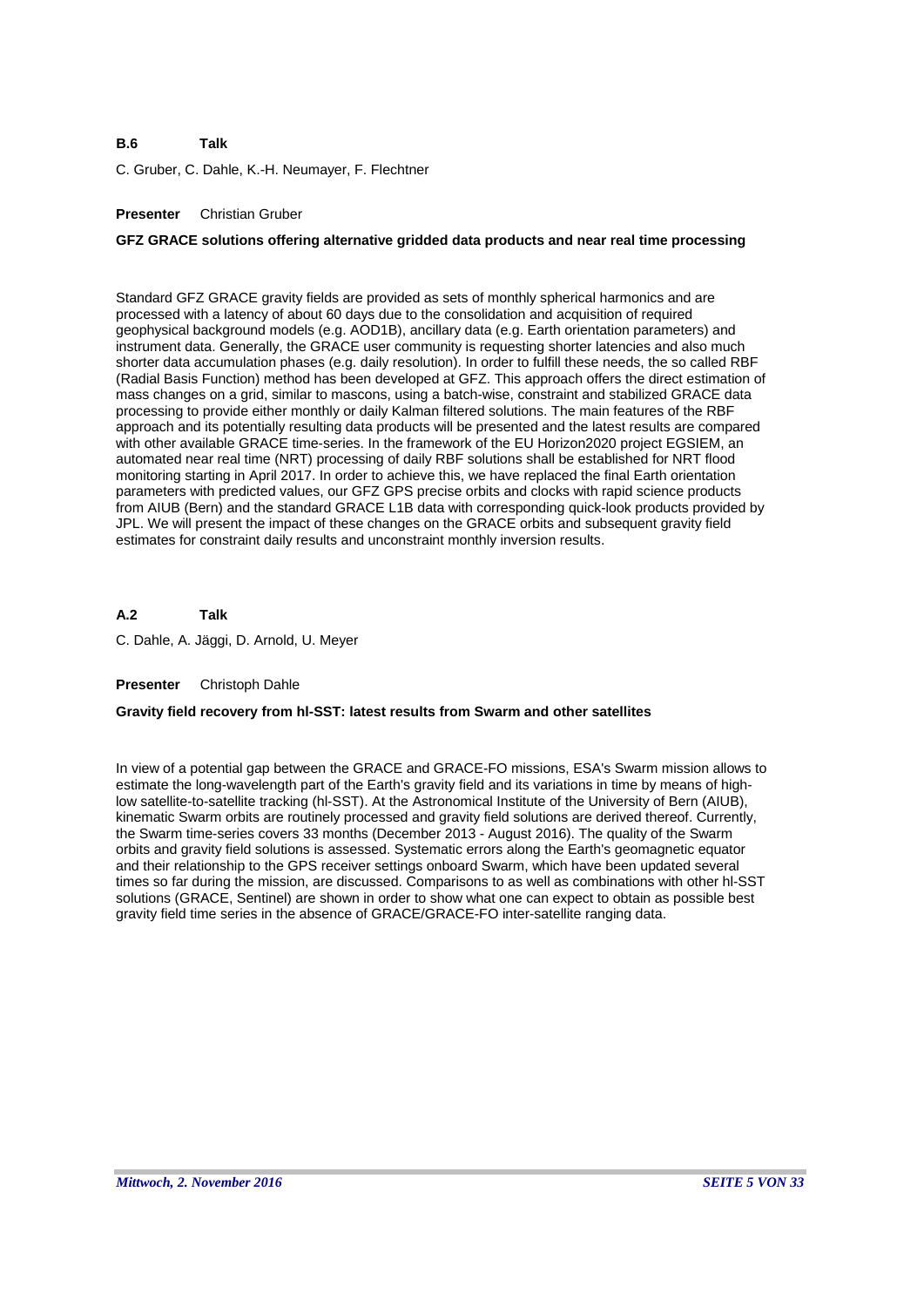### **A.2 Talk**

N. Darbeheshti, M. Naeimi, V. Müller, H. Wegener, F. Wöske, T. Kato, M. Hewitson, G. Heinzel, J. Flury

# **Presenter** Neda Darbeheshti

# **Mock Data Challenges for the GRACE Follow-On Community**

The GRACE Follow-On satellites equipped with a laser ranging instrument (LRI) will improve the spatial and temporal resolution of Earth's gravity field measurements. Analyzing the complex data set from this mission is a significant challenge. The LRI data streams require completely new processing algorithms, besides GRACE Follow-On has more overlapping observations: attitude information from three star camera heads, accelerometer data, and ranging information from KBR, LRI and GNSS makes the optimal fusion of these observations more important. The SFB geo-Q releases GRACE Follow-On mock data challenges, which consist of simulated GRACE level 1B data format for interested researchers and institutes to develop and test their analysis tools. The challenges are also useful for inter-comparison of the analysis techniques between experienced research centers. The data challenges range from simple gravity field recovery to more advanced forms involving the LRI noise models. We introduce the challenges and our strategy to simulate data. Moreover, we compare the simulated orbit with the integrated orbit from our newly developed High Performance Satellite Dynamics Simulator for GRACElike orbit and attitude simulation.

#### **B.6 Poster**

S. D. Desai, B. J. Haines, D. Kuang

# **Presenter** shailen.desai@jpl.nasa.gov

# **Sensitivity Study of Low-Earth Orbiter Precise Orbit Determination to Time Variable Gravity**

As a first step of our GRACE science team investigation we perform sensitivity studies of the impact of time-variable gravity (TVG) fields on GPS-based precise orbit determination (POD) of low-Earth orbiters. Of particular interest to our investigation is the difference between GPS-based dynamic and reduceddynamic POD solutions, as those differences provide an opportunity to recover long-wavelength TVG. In this presentation, we focus on the two recently (early 2016) launched satellites, Jason-3 and Sentinel-3A. Both have geodetic quality GPS payloads and particularly stringent requirements on POD accuracy. We consider two particular types of contributions to TVG. The first includes empirical models of secular and seasonal representations of TVG that are based upon GRACE observations, and the second is the TVG contribution from the atmosphere and oceans using the respective de-aliasing products. These two recent launches are particularly useful as they span time periods that are completely independent of the GRACEbased observations used to derive the empirical TVG models. The primary metrics we use to evaluate the impact of these TVG models include differences between dynamic and reduced-dynamic GPS-based POD solutions and post-fit data residuals. However, we also consider the impact on empirical acceleration parameters that are included as part of the overall orbit determination strategy. We also use satellite laser ranging observations of the satellites as an independent source for evaluating the impact of TVG on the accuracy of the POD solutions.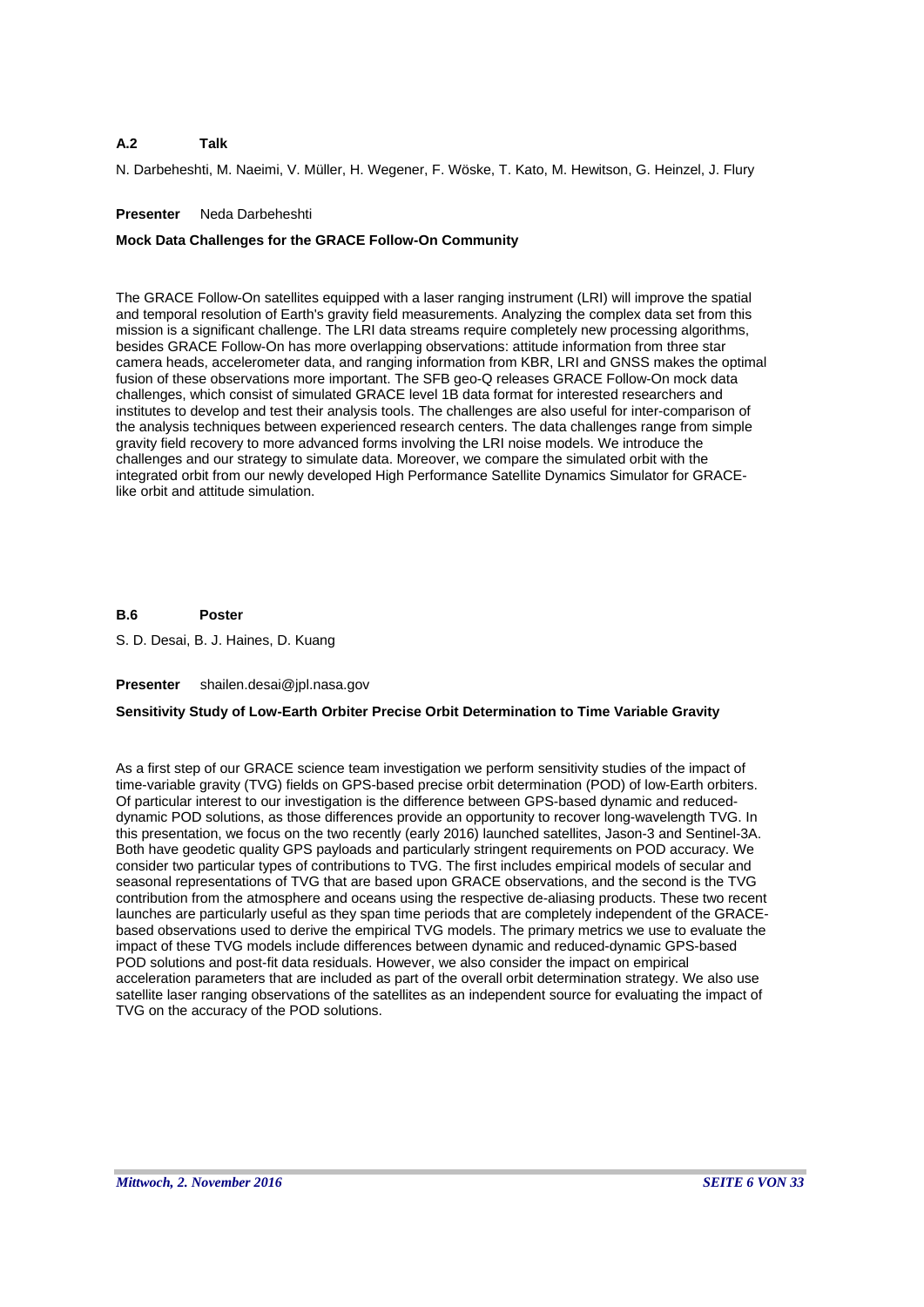### **A.1 Poster**

B. Devaraju, M. Weigelt, J. Müller

# **Presenter** Balaji Devaraju

# **Ocean-tide aliasing errors in the analysis of low-low satellite-to-satellite tracking data**

The aliasing of tidal and non-tidal geophysical signals with frequencies of less than one month into the monthly time-variable GRACE gravity field solutions is an often observed but only partially understood phenomenon. While aliasing affects all the spherical harmonic coefficients, their impact on the higher harmonic degrees and orders can be reduced via parameter pre-elimination of low-degree sub-monthly (two-day) solutions -- often denoted as the Wiese approach. In this study, we specifically look at how the ocean-tide aliasing errors affect into the sub-monthly and monthly solutions using simulated data. Only the static gravity field and an ocean-tide model are used for simulating a GRACE-like mission scenario. This allows us to specify upper bounds for the ocean-tide aliasing errors, which we provide for the major diurnal and semi-diurnal ocean-tides. In addition to this, we investigate the possibility to use nuisance parameters to absorb the ocean-tide aliasing errors.

**B.5** J. Dickey, E. Bidenbach, O. de Viron, F. Landerer **Talk**

**Presenter** Jean Dickey

# **Interannual Signature detected in the Earth's Geocenter**

Global mass redistribution alters Earth rotation, produces temporal variations of the gravitational field, and shifts the position of geocenter, which is defined as the center of figure (CF) of the Earth relative to the center of mass (CM) of the Earth including mass load. Variation of the geocenter reflects the global mass balance and the interactions between the solid Earth and the mobile masses on the Earth. Among all the Earth reference system parameters, the geocenter motion is the lesser known and analyzed quantity. It can be determined by several techniques; presently Satellite Laser Ranging (SLR) gives the best results. Two geocenter series derived from SLR are utilized: 1) the analysis of Luceri et al., 2016, and 2) Pavlis et al., 2016. The agreement between the two geocenter series is very good; here, we use the Luceri et al., 2016 solution. Motion of the geocenter mirrors the global degree one mass distribution in the climate system and inside the solid Earth. The seasonal cycle dominates the time series, which we remove by subtracting a composite seasonal cycle. This allows us to study interannual and longer variabilities. We then investigate the climate signature in the geocenter motion, with a particular focus on the interannual timescale.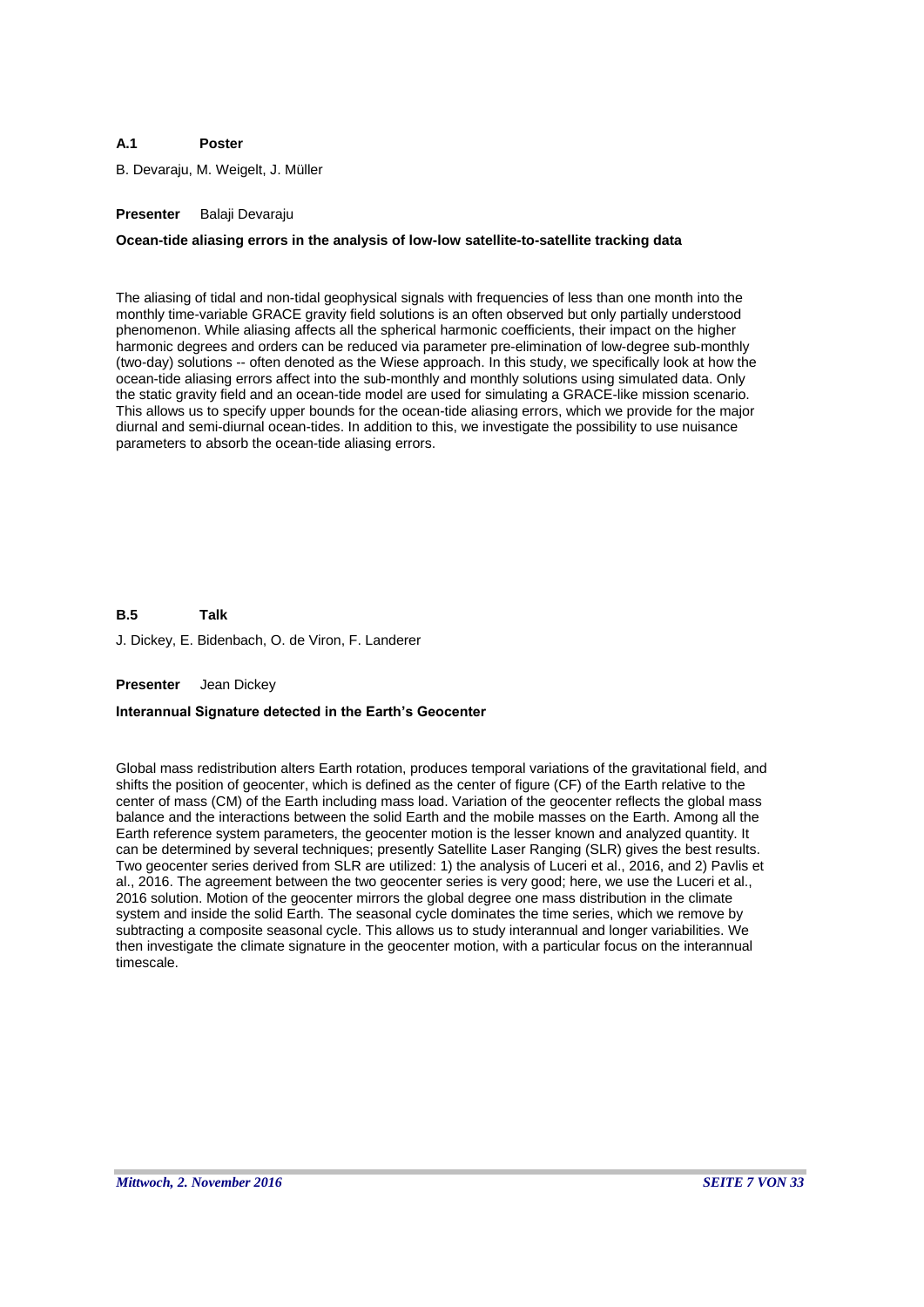W. Feng, L. Longuevergne, J. Kusche, D. Long, M. Zhong, S. Liang, H. Xu

# **Presenter** Wei Feng

# **Closing the groundwater storage budget in the North China Plain using GRACE, GPS and InSAR**

Water storage and pressure variations in the subsurface generate measurable gravity changes and surface displacements. This study presents the joint interpretation of GRACE and GPS/InSAR observations to better constrain shallow and deep groundwater storage (GWS) variations associated with unsustainable pumping and impact of climate variability in the North China Plain (NCP). On seasonal timescales, GRACE-derived GWS variations are well explained by the combined effect of groundwater abstraction due to anthropogenic irrigation activities and groundwater recharge from natural precipitation. The GRACE-derived GWS depletion rate is -8.4+/-1.0 km<sup>3</sup>/yr (i.e., -1.7+/-0.2 cm/yr in equivalent water height) during 2002-2014, which is significantly larger than the estimates from phreatic monitoring well observations (-1.2+/-0.1 km<sup>3</sup>/yr) and statistics from government bulletins (-1.9 km<sup>3</sup>/yr). The difference among them indicates the significant GWS depletion in the confined deep aquifers of NCP, generating large subsidence rates, which has been largely underestimated up to now. The GWS depletion rate in deep aquifers estimated from GPS/InSAR observations is -6.4 km<sup>3</sup>/yr during 2002-2014, which well explains the difference between the GRACE estimate and results from phreatic well observations and bulletins. Both GRACE and surface deformation offer a pertinent monitoring for complex aquifer systems, where water is redistributed between surface, shallow and deep aquifer systems.

#### **A.2 Talk**

F. Flechtner, F. Webb, M. Watkins, S. Bettadpur, F. Landerer, L. Grunwaldt, C. Dahle

# **Presenter** Frank Flechtner

# **Status of the GRACE Follow-On Mission**

The GRACE Follow-On Mission has now advanced to the Assembly and Test Phase with the delivery of essentially all satellite subsystems and science instruments. Although the launcher had to be exchanged, as of the time of this abstract submission, the project continues to plan for a launch late 2017. The project team is conducting tests of satellite and instrument operation and performance and putting together updated simulations of expected performance on-orbit, including intersatellite ranging (both microwave and laser), accelerometer, thermal variability and deformation, and other errors. In addition, all required ground analysis software of the Science Data System is in development and testing at JPL, UTCSR, and GFZ, in preparation for fully integrated end-to-end (international) testing from Level-1 through Level-3 data in the coming year. In this presentation, we will provide the detailed status of project integration and test, the latest simulations of science performance, and schedule for remaining project milestones.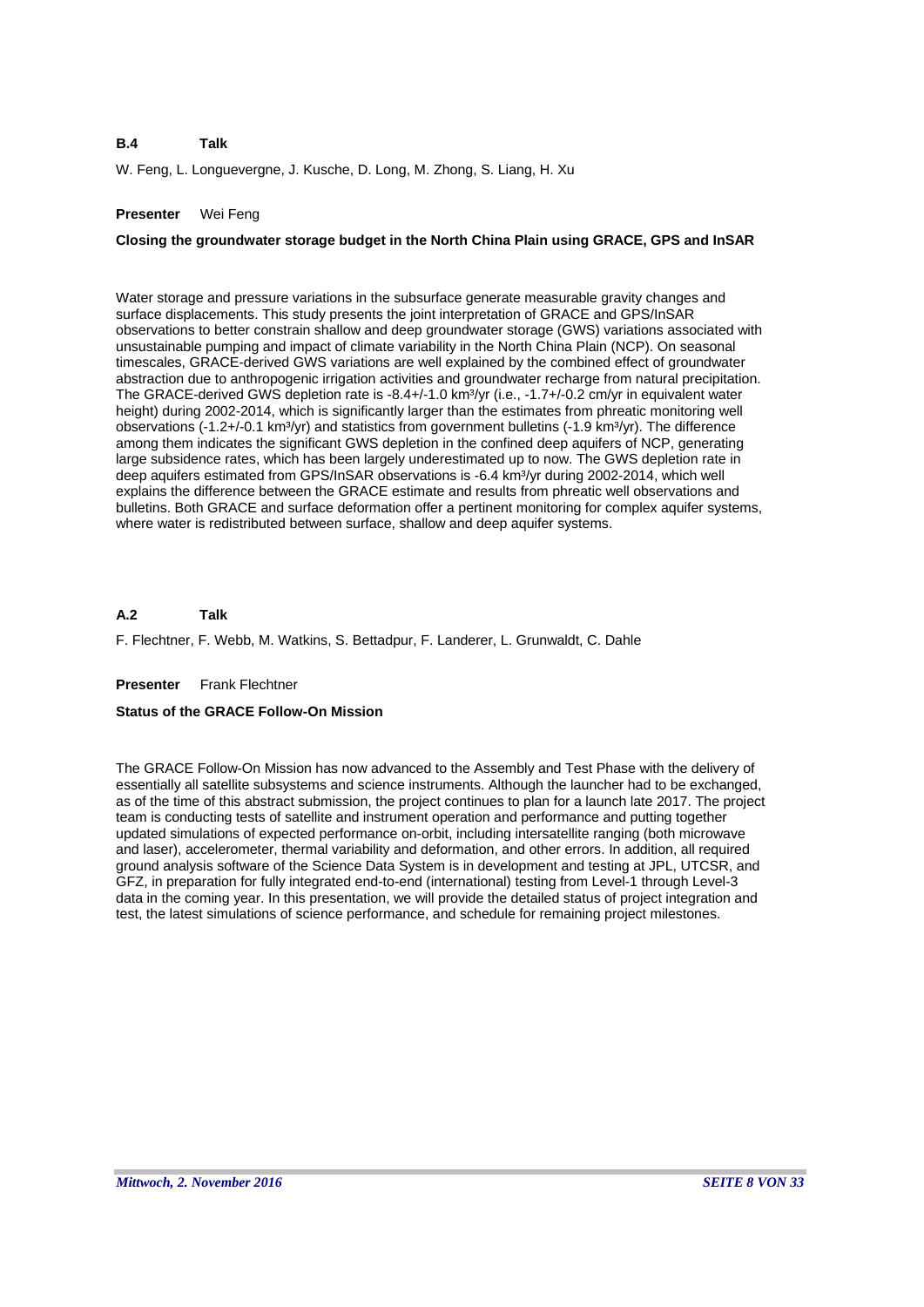B. Forman, J. Wang, M. Girotto, R. H. Reichle, G. De Lannoy, M. Rodell

### **Presenter** Bart Forman

# **Towards Year-round Estimation of Terrestrial Water Storage via Multi-sensor Assimilation GRACE/GRACE-FO, AMSR-E/AMSR-2, SMOS and SMAP**

The goal of this project is to simultaneously merge multi-frequency, multi-polarization microwave observations with gravimetric retrievals collected by satellite-based instrumentation in order to improve model estimates of snow water equivalent (SWE), soil moisture (SM), groundwater, and terrestrial water storage (TWS) across regional and continental scales. General science questions include: 1. What is the complementary gain via inclusion of low-frequency and/or high-frequency microwave brightness temperature (Tb) assimilation in conjunction with GRACE TWS assimilation? How do such synergistic effects manifest themselves in space and time relative to GRACE assimilation alone? 2. Can a multivariate assimilation framework effectively downscale GRACE TWS retrievals in space and time thereby adding spatial and temporal resolution to the GRACE retrievals that currently does not exist? If so, what is the quantifiable gain to the GRACE observations? 3. How, if at all, has TWS variability changed over the years? And what are the relationships between SWE, soil moisture, and groundwater variability? Experiments will systematically highlight measurable model improvements associated with "step-wise" assimilation using low frequency (L-band; 1.4 GHz) to higher frequencies (X-band to Ka-band; 10 GHz to 36 GHz) along with GRACE, and as a result, systematically quantify the role that ancillary observational products can be used to enhance and effectively downscale GRACE retrievals in space and time.

**A.1 Talk**

S. Goswami, J. Flury

### **Presenter** Sujata Goswami

# **Identification and separation of GRACE sensor errors in range-rate residuals**

In order to reach the accuracy of the GRACE baseline, predicted earlier from the design simulations, efforts are ongoing since a decade. GRACE error budget is highly dominated by noise from sensors, dealiasing models and modeling errors. GRACE range-rate residuals contain these errors. Thus, their analysis provides an insight to understand the individual contribution to the error budget. Hence, we analyze the range-rate residuals with focus on contribution of sensor errors due to mispointing and bad ranging performance in GRACE solutions. For the analysis of pointing errors, we consider two different reprocessed attitude datasets with differences in pointing performance. Then range-rate residuals are computed from these two datasets respectively and analysed. We further compare the system noise of four K- and Ka- band frequencies of the two spacecrafts, with range-rate residuals. Strong signatures of mispointing errors can be seen in the range-rate residuals. Also, correlation between range frequency noise and range-rate residuals are seen.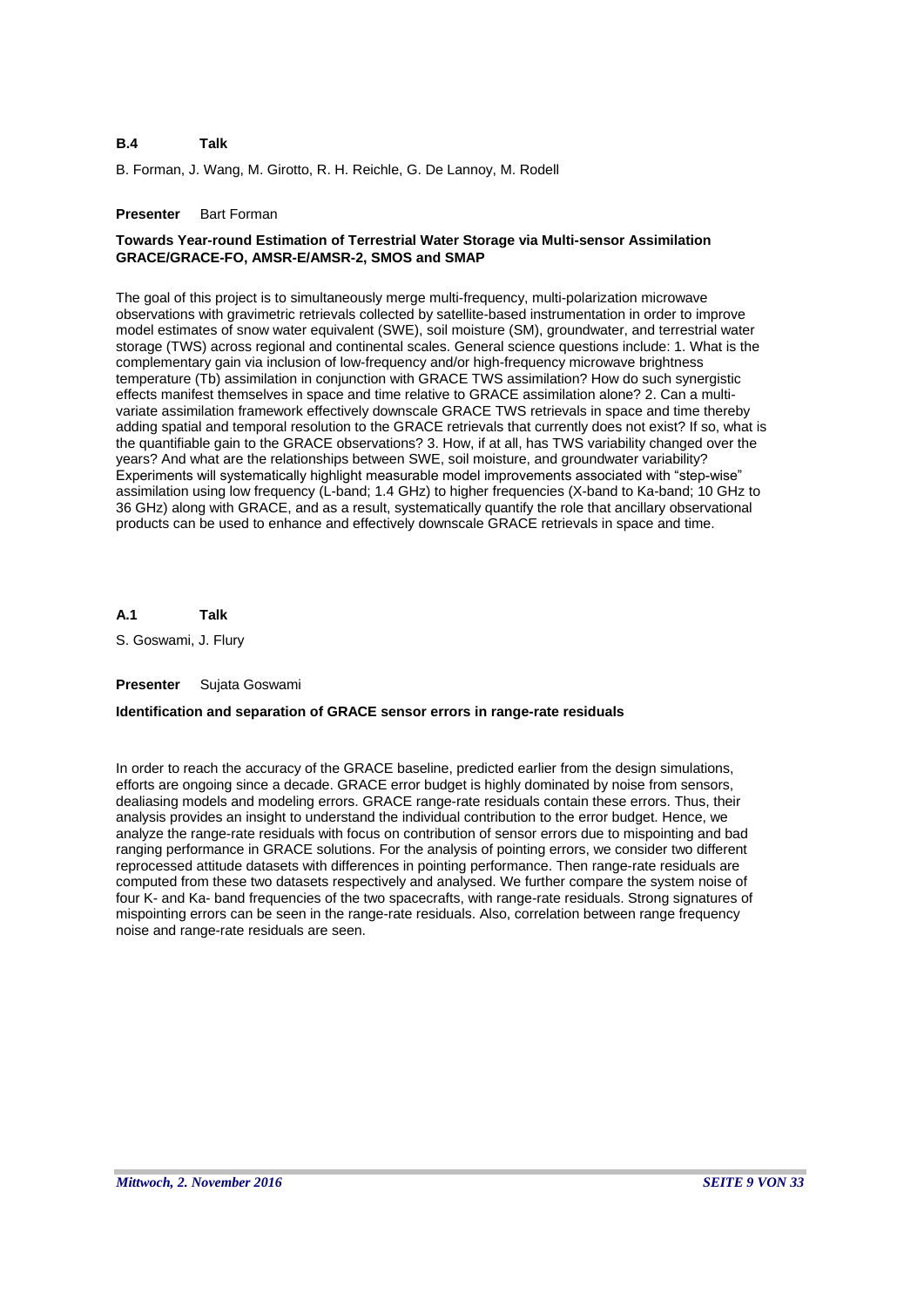B. T. Gouweleeuw, A. Kvas, C. Gruber, M. Schumacher, T. Mayer-Gürr, F. Flechtner, J. Kusche, A. **Güntner** 

# **Presenter** Ben Gouweleeuw

# **Towards near-real time daily GRACE solutions for global flood and drought monitoring**

Water storage anomalies from the Gravity Recovery and Climate Experiment (GRACE) satellite mission have been shown to be a unique descriptor of large-scale hydrological extreme events. However, possibly due to its coarse temporal and spatial resolution and the latency of standard products of about 2 months, the comprehensive information from GRACE on total water storage variations has rarely been evaluated for near-real time flood and drought monitoring or forecasting so far. The Horizon 2020 funded EGSIEM (European Gravity Service for Improved Emergency Management) project is scheduled to launch a nearreal time test run of GRACE gravity field data, which will provide daily solutions with a latency of 5 days. This fast availability allows the monitoring of total water storage variations related to hydrological extreme events as they occur, as opposed to a 'confirmation after occurrence', which is the current situation. A first hydrological evaluation of daily GRACE gravity field solutions for floods in the Ganges-Brahmaputra Delta in 2004 and 2007 confirms their potential for gravity-based large-scale flood monitoring. This particularly applies to short-lived, high-volume floods, as they occur in Bangladesh with a 4-5 year return period. The subsequent assimilation of daily GRACE data into a (global) hydrological model - carried out jointly within the framework of the Belmont Forum funded BanD-AID project - decomposes total water storage into its individual components (e.g., surface water) and opens up the possibility of flood early warning and forecasting.

#### **B.4 Poster**

V. Grigoriev, N. Frolova, L. Zotov, A. Gelfan, Y. Motovilov, I. Krylenko

# **Presenter** Vadim

# **Water balance of river basins of the European Russia**

The interrelation between elements of a water balance of river basins of the European Russia has been analyzed. It was revealed that the role of terrestrial water storage change (TWSC) is comparable to the contribution of variability of the river's runoff. So, the ratio of TWSC standard deviation and river flow standard deviation in the south exceeds 1.5-2 and in the north drops to 0.5 (September was chosen as the beginning of year in order to exclude influence of seasonal snow cover). Thus the significant role in dynamics of TWS is played by the first snowless month (April for the southern rivers, May for northern). So in the basins of the Don and Kuban statistically significant relationship between TWS in April and October is traced, for the period of April-August it is also significant for the Ural and Oka basins. In the basins of Don, Ural, Kama and Oka in summer months the negative correlation of terrestrial water storages with potential evaporation (r = - 0.7-0.9) is revealed. This is caused by the nonlinear response of potential evaporation value to reduction of the range of air temperature. Reduction of the range of air temperature near the ground surface at augmentation of moisture storages takes place due to the change of thermal properties of soil, in particular of heat capacity and thermal conductivity. For longer period (1956 - 2014) the relationship of annual precipitation and potential evaporation has been considered. So, for 411 river basins the average correlation coefficient has appeared to be -0.42.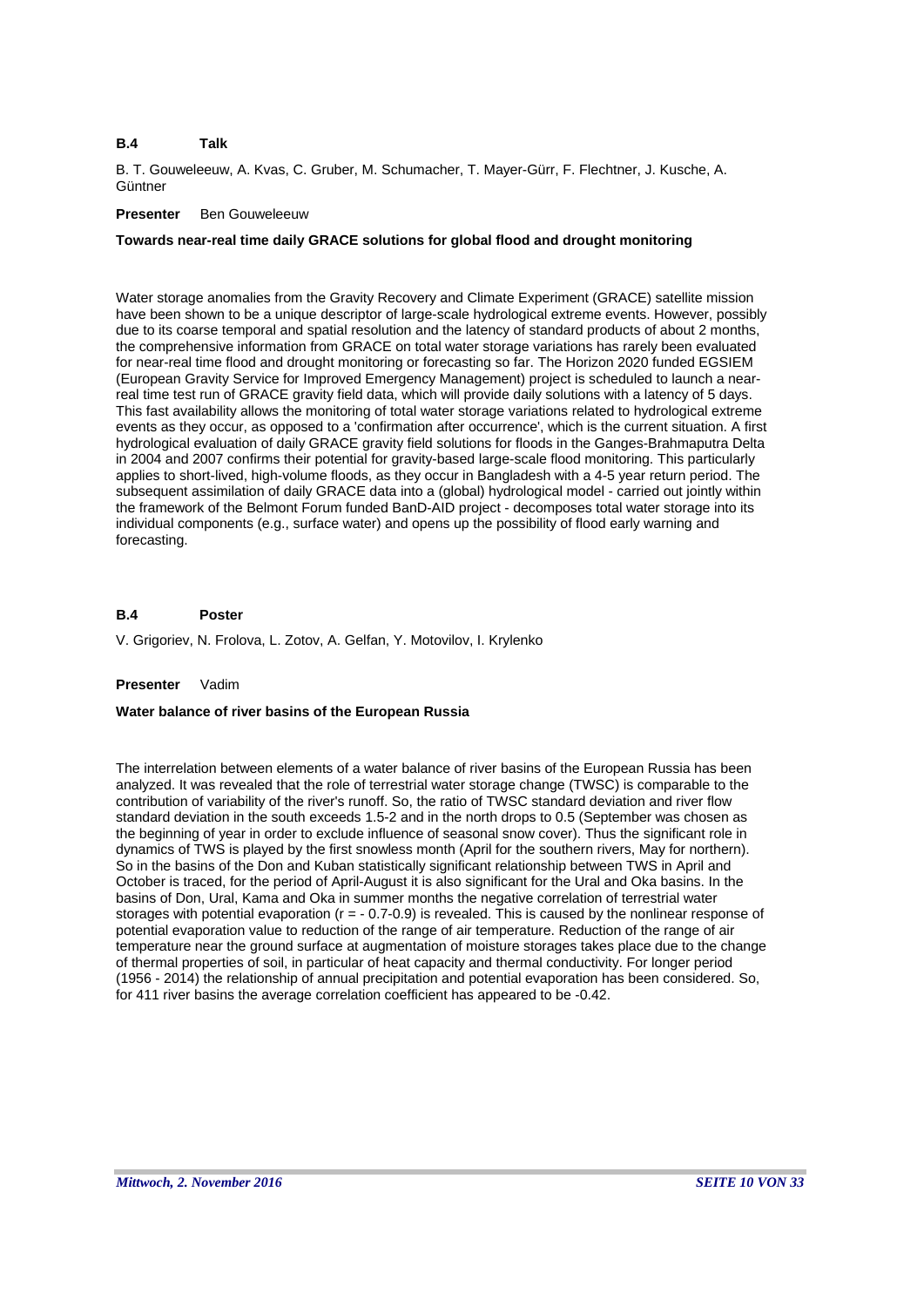### **B.2 Poster**

A. Groh, M. Horwath, A. Horvath, R. Forsberg, R. Meister, A. Shepherd

# **Presenter** Groh, A.

# **Antarctic ice mass balance products by the ESA Climate Change Initiative**

Within the framework of ESA's Climate Change Initiative (CCI) mass balance products for both the Antarctic Ice Sheet (AIS) and the Greenland Ice Sheet (GIS) have been developed by the AIS\_cci and the GIS\_cci project. These Gravimetric Mass Balance (GMB) products are derived from satellite gravimetry data acquired by GRACE (Gravity Recovery and Climate Experiment), which is the only sensor directly sensitive to changes in mass. Using monthly GRACE gravity field solutions covering the period from 2002 until present two different GMB products are derived: (a) time series of monthly mass changes for the entire ice sheet and for individual drainage basins, and (b) gridded mass changes covering the entire ice sheet. The gridded product depicts spatial patterns of mass changes at a formal resolution of about 50 km, although the effective resolution provided by GRACE is about 200-500km. We present the first release of the ESA CCI GMB products for the Antarctic Ice Sheet. They are derived from GRACE monthly gravity field solutions by a refinement of the regional integration approach which directly tailors sensitivity kernels by a formal optimization procedure to minimize the sum of propagated GRACE solution errors and leakage errors. This approach involves the incorporation of information on the structure of GRACE errors and the structure of those mass change signals that are most relevant for leakage errors. Based on our products we discuss the latest mass balance estimates. The GMB products are freely accessible through an AIS\_cci data portal (data1.geo.tu-dresden.de).

#### **A.1 Poster**

B. Haines, W. Bertiger, S. Desai, N. Harvey, D. Kuang, M. Miller, D.-N. Yuan

### **Presenter** Bruce Haines

# **Large Scale Geopotential and Terrestrial Reference Frame from GPS and the GRACE Mission**

We describe a unified approach to recover time-variable gravity (TVG) and realize the terrestrial reference frame (TRF) using data from the GRACE missions and a global network of terrestrial GPS stations. Laying the groundwork for this approach are recent results demonstrating that GRACE can be powerfully exploited as an orbiting fiducial laboratory to improve the accuracy of the TRF realized from GPS alone. The rapidly moving baselines formed between ground stations and GRACE dramatically improve the spatio-temporal coverage of the global geodetic network, while also subverting systematic errors linked to the repeating geometries of the GPS orbital planes. We review results from our TRF realizations, and describe the expansion of the underlying solution strategy to include TVG. Under development as part of our new GRACE investigation, this strategy is based on the concurrent processing of the GRACE accelerometer, inter-GRACE range, and GPS tracking data from ground stations and the GRACE satellites. We think the simultaneous reduction of all these data sets offers the best promise for improving the GRACE TVG, especially at the longest wavelengths. Early efforts have been focused on two elements of the strategy: 1) analysis of the accelerometer data, which has revealed an important cross-axis aliasing; and 2) ongoing development, and verification of the software, based on modernized GIPSY, which is needed to address the special parameterization challenges of the estimation problem. We describe the current status of these studies, and outline our plans for the coming year.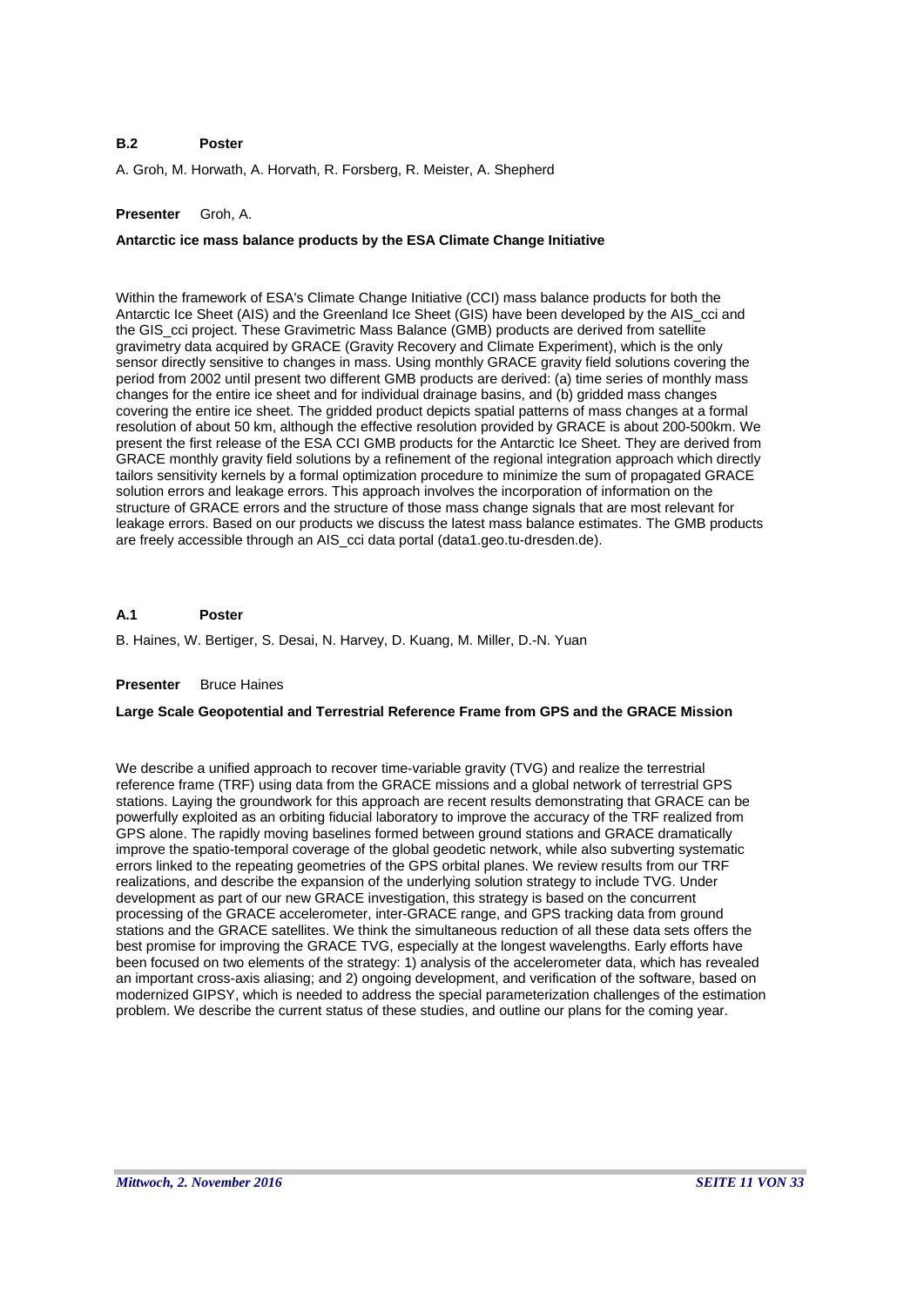#### **B.1 Talk**

S.-C. Han

# **Presenter** Shin-Chan Han

# **Daily inversion of regional mass variation from GPS displacement and GRACE gravity: A case study in Australia**

This study discusses a method to invert GPS displacement data to determine daily variations of regional mass redistribution. Just like monthly GRACE gravity field data are interpreted as a result of surface mass loading (through its gravitational effect), daily GPS displacement data are assumed to be caused by daily surface mass changes (through displacement effect). The method is based on inverting a regional set of continuous GPS stations by using the localized harmonic basis functions (spherical 'Slepian' functions). Because these basis functions are merely a linear combination of spherical harmonic basis functions, it is straightforward to apply the spherical Earth load Love numbers (consistent with GRACE processing) to obtain the surface mass distribution from GPS deformation data. The combination of GRACE and GPS data is also straightforward through the linear relationship between two basis functions. I discuss the overall technique and demonstrate the recovery of daily mass variations in Australia from the continuous GPS data during the last decade and compare with the daily-averaged AOD models as well as monthly GRACE solutions.

**B.2** R. A. Hardy, R. S. Nerem, D. N. Wiese **Talk**

# **Presenter** Ryan A. Hardy

# **Atmospheric Errors in GRACE Estimates of Ice Sheet Mass Loss**

Accurate estimation of changes in the mass of the Greenland and Antarctic ice sheets with GRACE requires forward modeling of atmospheric gravity signals to reduce aliasing and biases due to variations in surface pressure. This is accomplished by using the ECMWF Operational Analysis model. This model contains known drifts and discontinuities associated with its operational nature. The remoteness of Greenland and Antarctica introduce a challenge in accurately observing and modeling surface pressure. Replacement of ECMWF with alternative models on monthly timescales represents a first-order method of correcting its errors. We compare ECMWF with time series of in situ surface pressure measurements distributed over Antarctica and Greenland and surface pressure fields generated from reanalyses. We find certain reanalyses outperform ECMWF in terms of RMS agreement with observations. Over Antarctica, these new models reveal significant underestimates in the acceleration of its mass loss. Over Greenland, these errors introduce discrete errors in the mass loss time series. Pressure fields generated from combinations of in situ observations and the spatial statistics of the reanalyses validate these results. Finally, we attempt to retrieve surface pressure signals with GRACE using JPL mascon solutions, probing the utility of satellite gravity as a meteorological observable.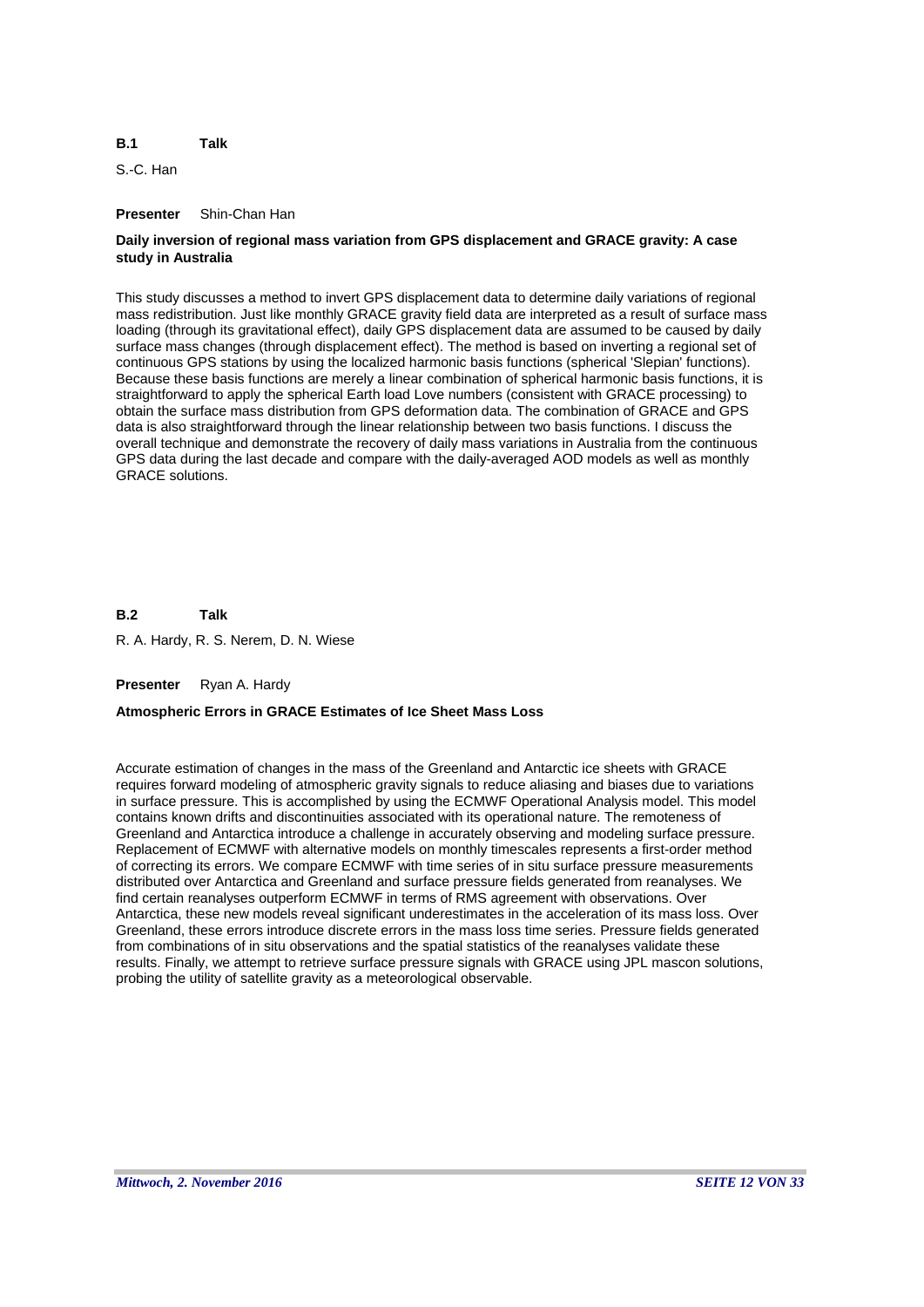### **A.1 Talk**

A. Horvath, M. Murböck, R. Pail

# **Presenter** Alexander Horvath

# **GRACE time variable decorrelation filters based on monthly covariance information**

Aiming for an as accurate as possible estimation of geophysical signals, based on global GRACE gravity field solutions, calls for best possible post processing strategies. This work investigates the feasibility and performance of time VAriable DEcoRrelation (VADER) filters derived from month-to-month covariance information on decadal GRACE time series. The VADER filter is based on publicly available data only and does not need an own Level-2 processing chain. Closed loop (CL) simulations, incorporating stochastic and deterministic error budgets, serve as basis for the design of the filter setup used for real data processing. The CL experiments demonstrate the impact of using temporally varying error and signal covariance data used for the design of decorrelation filters. The results indicate an average improvement of recovered signal of 15% for an eleven year time period using time-variable instead of static decorrelation. Single months benefit from over 50% increase in recovered signal. The outcome of the simulations is fed into the design and setup of real data filtering. As real data the ITSG-Grace2016 time variable gravity field time series with its associated full monthly covariance matrices is used. To assess the validity of the approach, linear mass trend estimates for the Antarctic Ice Sheet and its sub-regions are computed using VADER filters and compared to independent estimates from both, GRACE and other mass balance techniques.The mass change results obtained show very good agreement with other estimates and are robust against variations of the filter strength.

**B.2 Talk**

M. Horwath, A. Groh

# **Presenter** Martin Horwath

# **The GRACE mass change estimators developed for ESA's CCI ice sheet mass balance products**

ESA's Climate Change Initiative (CCI) has published GRACE-based mass change time series and grids as operational, well-documented data products (data1.geo.tu-dresden.de, esa-www.icesheets-cci.org). We explain the methodology used for the Antarctic Ice Sheet products. Two approaches exist to infer mass changes from GRACE solutions: The regional integration approach integrates GRACE-based surface mass changes using specific integration kernels. The forward modeling (or mascon/inverse) approach prescribes a finite set of mass change patterns and adjusts their amplitudes to the GRACE gravity field changes. Forward modeling approaches ultimately estimate mass changes by linear functionals of the gravity field changes, or in other words, sensitivity kernels. Therefore, they are just special realizations of the regional integration approach. In our approach, we directly tailor sensitivity kernels, i.e., mass change estimators. We use a formal optimization to minimize the sum of propagated GRACE errors and leakage errors. For this aim we incorporate covariance information on the GRACE errors and on the mass change signals. We explain the realization that we currently apply for the Antarctic Ice Sheet CCI project and we discuss limitations and envisaged further developments. We show results for the Antarctic Ice Sheet in terms of time series of drainage basin mass changes and time series of gridded changes. We illustrate that the developments invested in these products have led to a very good compromise between dampening GRACE errors and maintaining spatial resolution.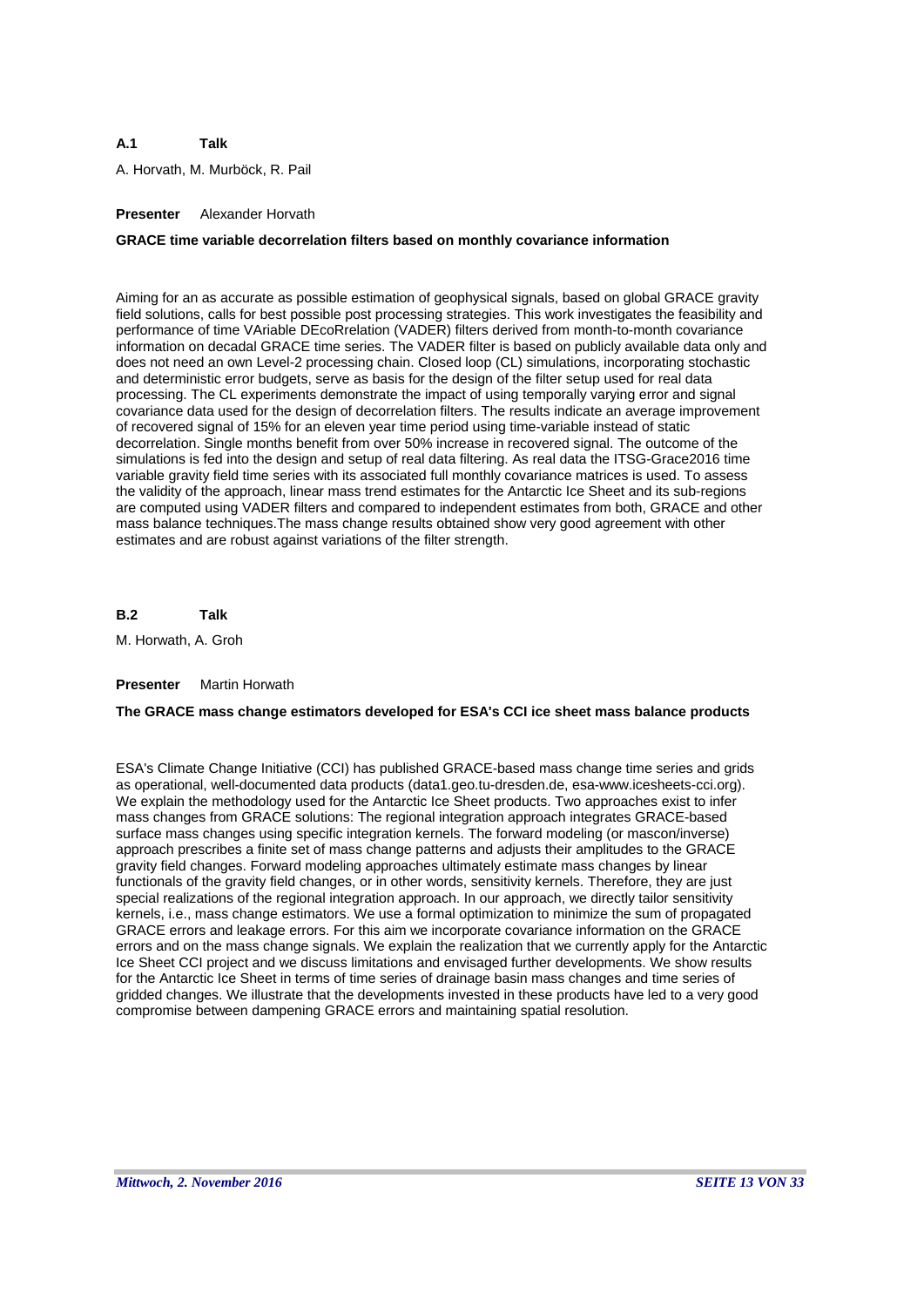### **B.1 Talk**

E. R. Ivins, S. Adhikari, E. Larour, T. S. James

# **Presenter** Erik R. Ivins

# **Assessment of Antarctic GIA Models as they affect GRACE and Altimetry: A Treatment within IMBIE-2**

Reconstruction of the Last Glacial Maximum (LGM) and global sea-level during the past 100,000 years is one of the grand challenges in Earth sciences. What is required of contemporary models is consideration of all processes that are capable for both building and collapsing continental bound ice mass. Glacial isostatic adjustment is the process by which the solid Earth and ocean respond to cryosphere and ocean mass changes associated with LGM. Construction of any 'near-perfect' forward ice model would require understanding (or constraining) surface mass balance processes, ice stream flux, calving dynamics and grounding line migration over a 100 thousand year time scale. Should such a grand numerical problem be capable of computation, it would usher in a new era of better models that could provide realistic forecasts of future sea-level rise from ice sheet demise/growth in a warming world. Currently we are far away from achieving such a goal (Bindschadler et al., 2013; Pattyn et al., 2016) and, consequently, all hind-casting ice models used for Antarctic evolution require clever use of glacio-geological information and ice core data. Here I discuss the recent data-based GIA assessments and correction for GRACE-based ice mass balance determination, that contrast to forward model treatments. Discrepant results are about  $60 \pm 18$ Gt/yr and are likely rooted in the model-dependencies of all types, but are especially influenced by the inclusion or exclusion of specific GNSS vertical motion data collected during the past two decades.

**B.5 Talk**

E. R. Ivins, S. Adhikari

# **Presenter** Erik R. Ivins

# **On the Role of GRACE-derived Interannual Hydrosphere/Cryosphere Mass Budgets on Modeling Earth Rotation**

Although the angular variations of the Earth's pole position away from its mean are a well explained at annual and 434-day periods, the sources for interannual and interdecadal variability are uncertain. Variations at annual periods are caused by changes in the mass and angular momentum forced by all Earth surface changes that have near seasonality. The 434-day period is explained as a resonance between the cumulative driving forces having periods near the Chandler wobble free eigenmode of the Earth and is well understood theoretically. The Earth also has a longer-term drift that is explained primarily as a response to the ice age changes in the moments of inertial of the Earth. However, there has been a long-standing search for the origins of pole variations that have a period near 10 years. Fifteen years of GRACE time-varying gravity fields provide robust estimates of the water transport related changes to the Earth's inertia tensor. Using GRACE Release 05 coefficients and the standard recipe (Bettadpur, 2012) for full field retrieval, we show that ice mass losses from Greenland and Antarctica, and when combined with changes in continental hydrology, explain almost all the main features of interannual time scale polar wander. The discovery has broad interdisciplinary implications, including mass closure in the transport equation and gravitational coupling to the world's oceans. We show that decadal scale pole variations are directly linked to global changes continental water.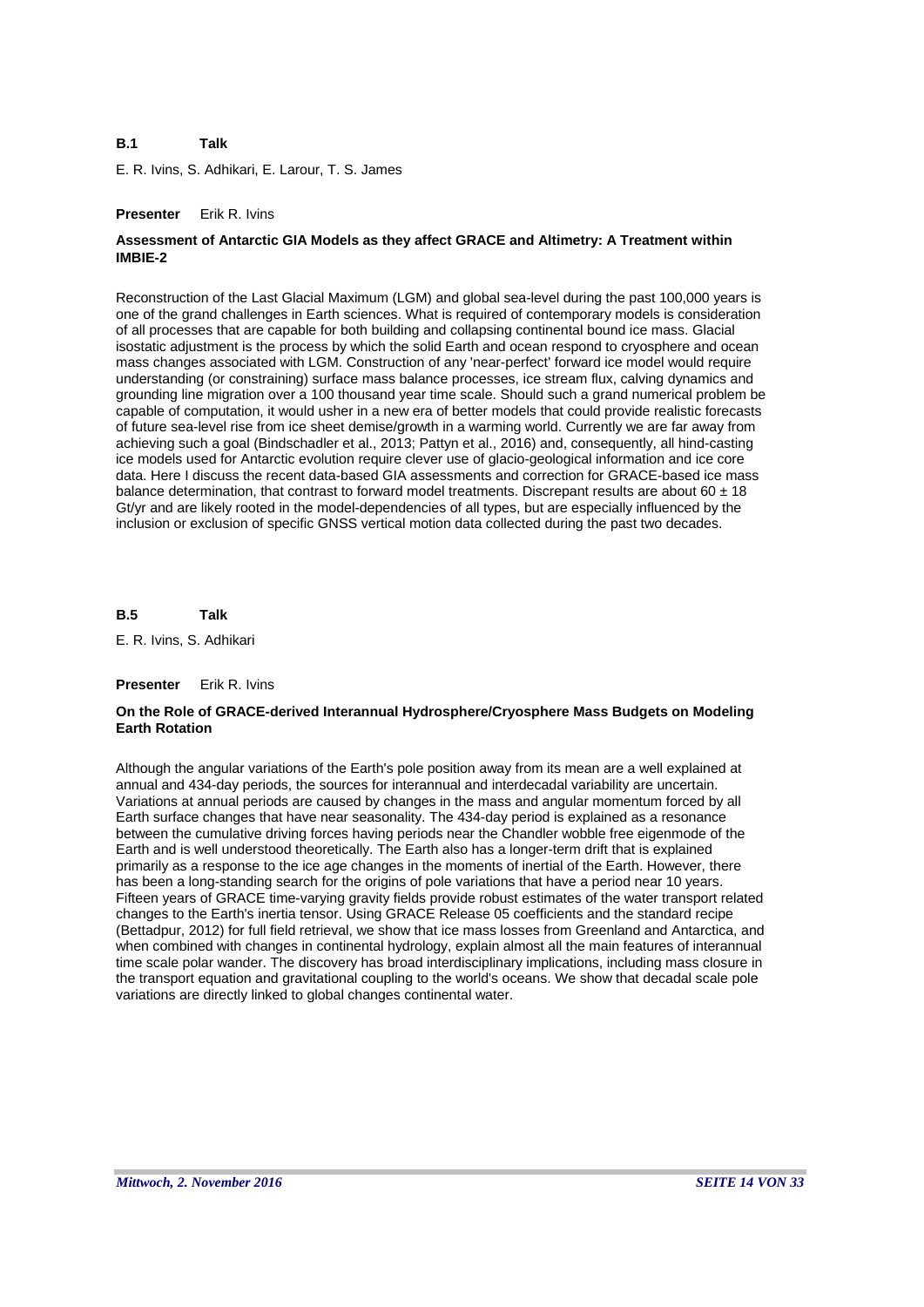#### **B.6 Talk**

B. Doorn, M. Jasinski, J. T. Reager, M. Srinivasan

### **Presenter** Michael Jasinski

# **The GRACE Missions Applications Plan: Innovative Use of Science Data for Policy, Business, and Management Decision Support**

The NASA Applied Sciences Program supports applied research and targeted projects focused on innovative and practical uses of Earth remote sensing observations and modeling resources for societal benefit. The approach is to engage interested private and public stakeholders including international partners, who desire to improve their decision-making tools and techniques through incorporation of science data products. Participation from mission inception allows stakeholders to be ready to use the data at launch. Principal application focus areas include water resources, natural disasters, ecological forecasting, and health and air quality. The recently developed GRACE Applications Plan (AP) provides a framework for implementing the above vision for the suite of gravity missions including GRACE launched in 2002, GRACE Follow On (GRACE-FO) scheduled to launch in 2018, and future GRACE-like missions. The main elements of implementation are to: i) increase awareness of GRACE mission and data products through applications workshops, tutorials, and town halls, ii) identify and engage a diverse applications community of potential GRACE data users, iii) facilitate understanding and use of GRACE data products through communication and partnering with GRACE project scientists, iv) share knowledge and experience through formulation of a GRACE Applications Team that includes a Working Group, established GRACE researchers, and an expanding GRACE applications community, and v) engage strategic government and private partners who recognize and support the added value GRACE data bring.

#### **B.6 Talk**

M. A. Karegar, T. H. Dixon, E. Forootan, J. Kusche

### **Presenter** Makan A. Karegar

# **A new hybrid GRACE-Model estimation of hydrological influences on the GPS derived vertical deformation**

For decades, continuously operating GNSS networks have been providing essentially global positioning observations and offering opportunities to study the Earth's crustal deformation. The long-term and periodic deformation derived from analyzing these networks likely reflect different physical processes such as tectonic activity, hydrological induced mass redistribution, anthropogenic oil or water extractions, and etc. This requires an application of signal separation techniques to extract the signals of interest. For example, in the tectonic or geo-mechanical applications, the hydrological-induced deformations are considered as a source that could hamper estimation of deformations if they have not been accounted for. In this study, we explore the effects of hydrological signals on GPS-derived vertical deformation in the central North America. A new hybrid technique is developed to combine the total water storage (TWS) estimations from GRACE products and hydrological models in the spectral and spatial domains, and correct their effects on GNSS derived deformations. The numerical results indicate that our proposed method offers a flexible opportunity to combine long wavelength TWS from GRACE and short wavelength changes from hydrological models, and therefore it improves the reduction of the hydrological-origin deformation in GPS time series.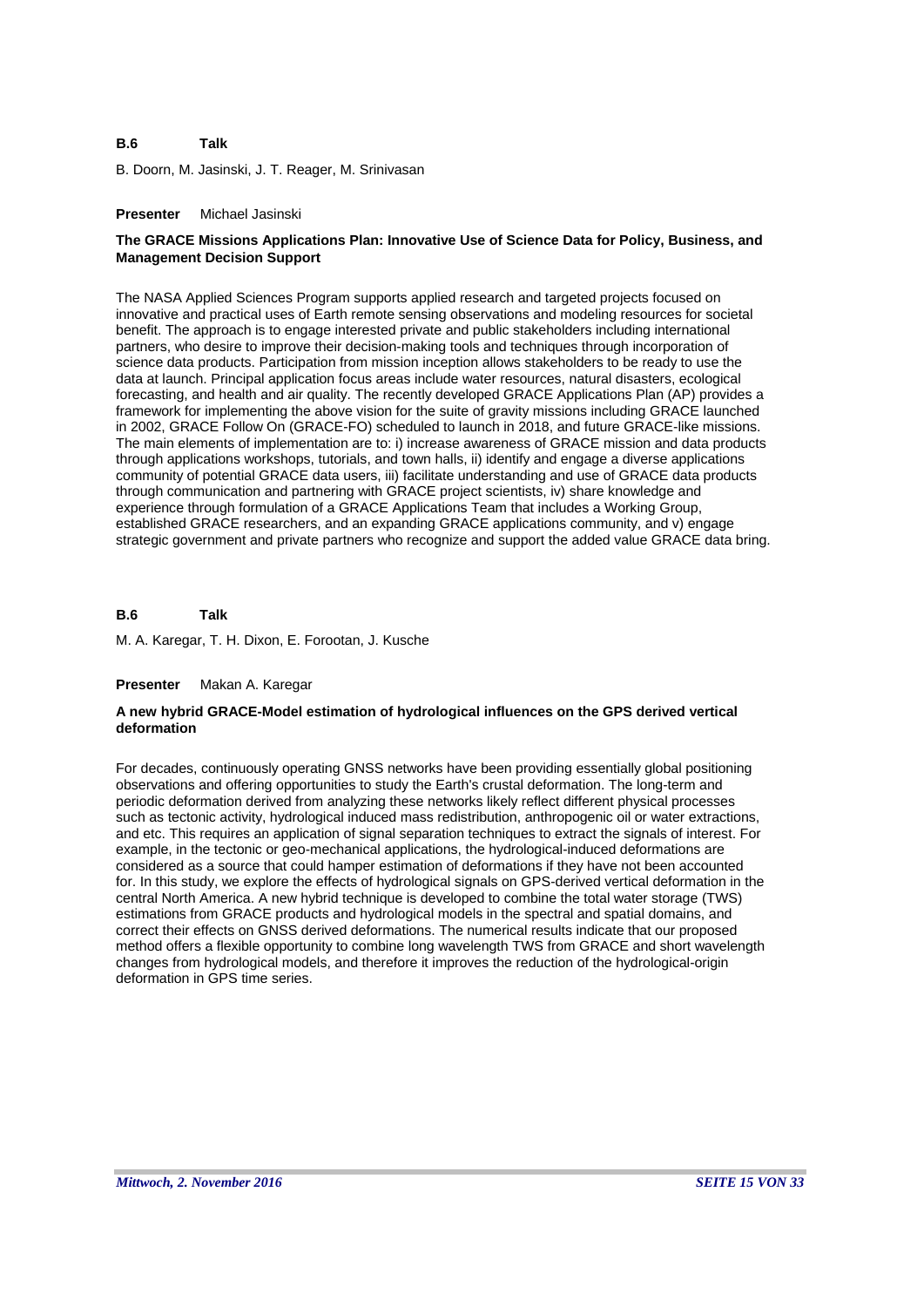### **A.1 Talk**

B. Klinger, T. Mayer-Gürr

# **Presenter** Beate Klinger

# **The role of accelerometer data calibration within the ITSG-Grace2016 release: impact on C20 coefficients**

We present a two-step approach used for accelerometer data calibration within the ITSG-Grace2016 release and analyze its impact on the recovered gravity field solutions, especially on the C20 coefficients. Within the ITSG-Grace2016 release, the accelerometer biases are estimated daily using uniform cubic basis splines (UCBS), the scale factors are also estimated daily using a fully-populated scale factor matrix. Therefore, not only the sale factors in along-track, cross-track and radial direction are estimated, but also the non-orthogonality of the accelerometer axes and the misalignment between the Accelerometer Frame (AF) and the Science Reference Frame (SRF) are taken into account. This approach aims at improving the gravity field recovery, hence it does not guarantee a physically correct model. The setup of the calibration parameters is likely to also absorb mismodeled or non-accelerometer induced spurious signals that otherwise map into the gravity field coefficients. For the ITSG-Grace2016 release, the improved calibration parametrization not only contributed to a noise reduction, but also significantly improved the estimates of the C20 coefficients. We show that the offset between SLR and GRACE derived C20 time series can be reduced remarkably by the use of a fully-populated scale factor matrix, demonstrating the merit of this new approach. Based on our results, we suggest the presence of a clear temperature-dependent behavior (biases and scale factors) and the presence of off-diagonal elements within the accelerometer scale factor matrix.

#### **B.3 Poster**

T. Fecher, P. Knudsen, S. Bettadpur, T. Gruber, N. Maximenko, N. Pie, F. Siegismund, D. Stammer

# **Presenter** Per Knudsen

# **Optimal Geoid Modelling to determine the Mean Ocean Circulation - Project Overview and early Results**

The ESA project GOCE-OGMOC (Optimal Geoid Modelling based on GOCE and GRACE third-party mission data and merging with altimetric sea surface data to optimally determine Ocean Circulation) examines the influence of the satellite missions GRACE and in particular GOCE in ocean modelling applications. The project goal is an improved processing of satellite and ground data for the preparation and combination of gravity and altimetry data on the way to an optimal MDT solution. Explicitly, the two main objectives are (i) to enhance the GRACE error modelling and optimally combine GOCE and GRACE [and optionally terrestrial/altimetric data] and (ii) to integrate the optimal Earth gravity field model with MSS and drifter information to derive a state-of-the art MDT including an error assessment. The main work packages referring to (i) are the characterization of geoid model errors, the identification of GRACE error sources, the revision of GRACE error models, the optimisation of weighting schemes for the participating data sets and finally the estimation of an optimally combined gravity field model. In this context, also the leakage of terrestrial data into coastal regions shall be investigated, as leakage is not only a problem for the gravity field model itself, but is also mirrored in a derived MDT solution. Related to (ii) the tasks are the revision of MSS error covariances, the assessment of the mean circulation using drifter data sets and the computation of an optimal geodetic MDT as well as a so called state-of-the-art MDT.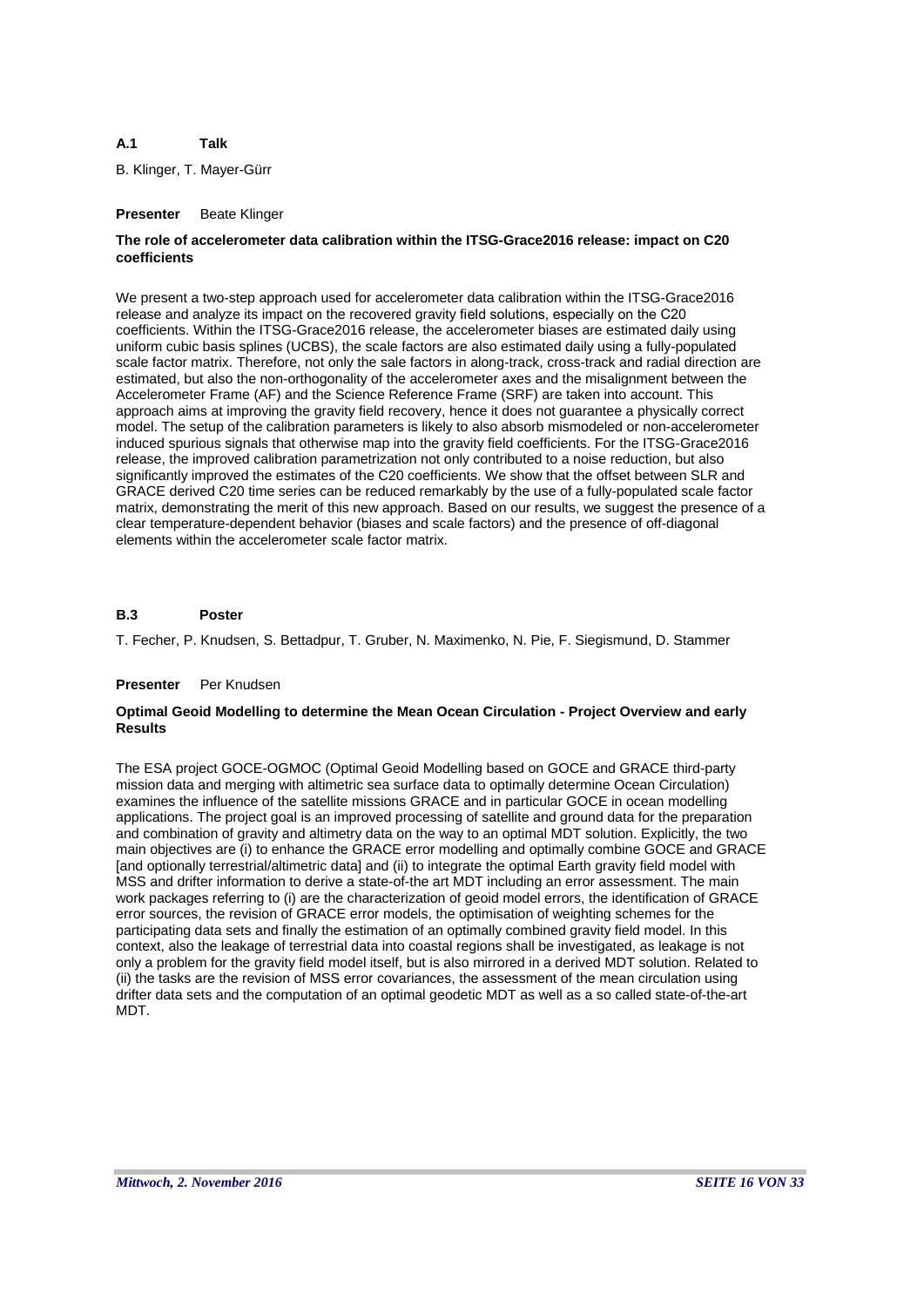### **B.2 Talk**

M. Bevis, S. A. Khan, P. Knudsen

# **Presenter** Per Knudsen

### **Observing the deglaciation of Greenland by GRACE and GNET GPS**

Between the start of 2003 and the middle 2013, the total mass of ice in Greenland declined at an accelerating rate, and this rate increases nearly constantly of about 24 Gt per year. Then, a dramatic reversal occurred, and almost no additional ice mass was lost in the subsequent two years. In 2015 the melting had resumed reducing the ice mass in Greenland. Here, we study the spatial and temporal variations of ice mass change using observations from (1) the Gravity Recovery and Climate Experiment (GRACE), (2) a network of Global Positioning System (GPS) receivers, and (3) combination of airborne and satellite altimetry data (e.g. cryostat-2, icesat, NASA's airborne topographic mapper (ATM) flights).

#### **B.4 Talk**

J. Kusche, A. Eicker, E. Forootan, A. Springer, L. Longuevergne

### **Presenter** Juergen Kusche

### **How many years GRACE/GRACE-FO are required to detect whether droughts and floods occur more frequently?**

Using data from the Gravity Recovery and Climate Experiment (GRACE) mission, we derive statistically robust 'hotspot' regions of high probability of peak anomalous - i.e. with respect to seasonal, trend and climatology - water storage (of up to 0.7 m one-in-five-year return level) and flux (up to 0.14 m/mon). Analysis of, and comparison with, up to 32 years of ERA-Interim reanalysis fields reveals generally good agree ment of these hotspot regions to GRACE results, and that most exceptions are located in the Tropics. However, a simulation experiment reveals that differences in frequency between ERA-INTERIM and observed by GRACE are statistically significant, and further error analysis suggests that by around the year 2020 it will be possible to detect temporal changes in the frequency of extreme total fluxes (i.e. combined effects of mainly precipitation and floods) for at least 10-20% of the continental area, assuming that we have an uninterrupted continuation of GRACE by its follow-up GRACE-FO. Kusche, J., A. Eicker, E. Forootan, A. Springer, and L. Longuevergne (2016), Mapping probabilities of extreme continental water storage changes from space gravimetry, Geophys. Res. Lett., 43, 8026-8034, doi:10.1002/2016GL069538.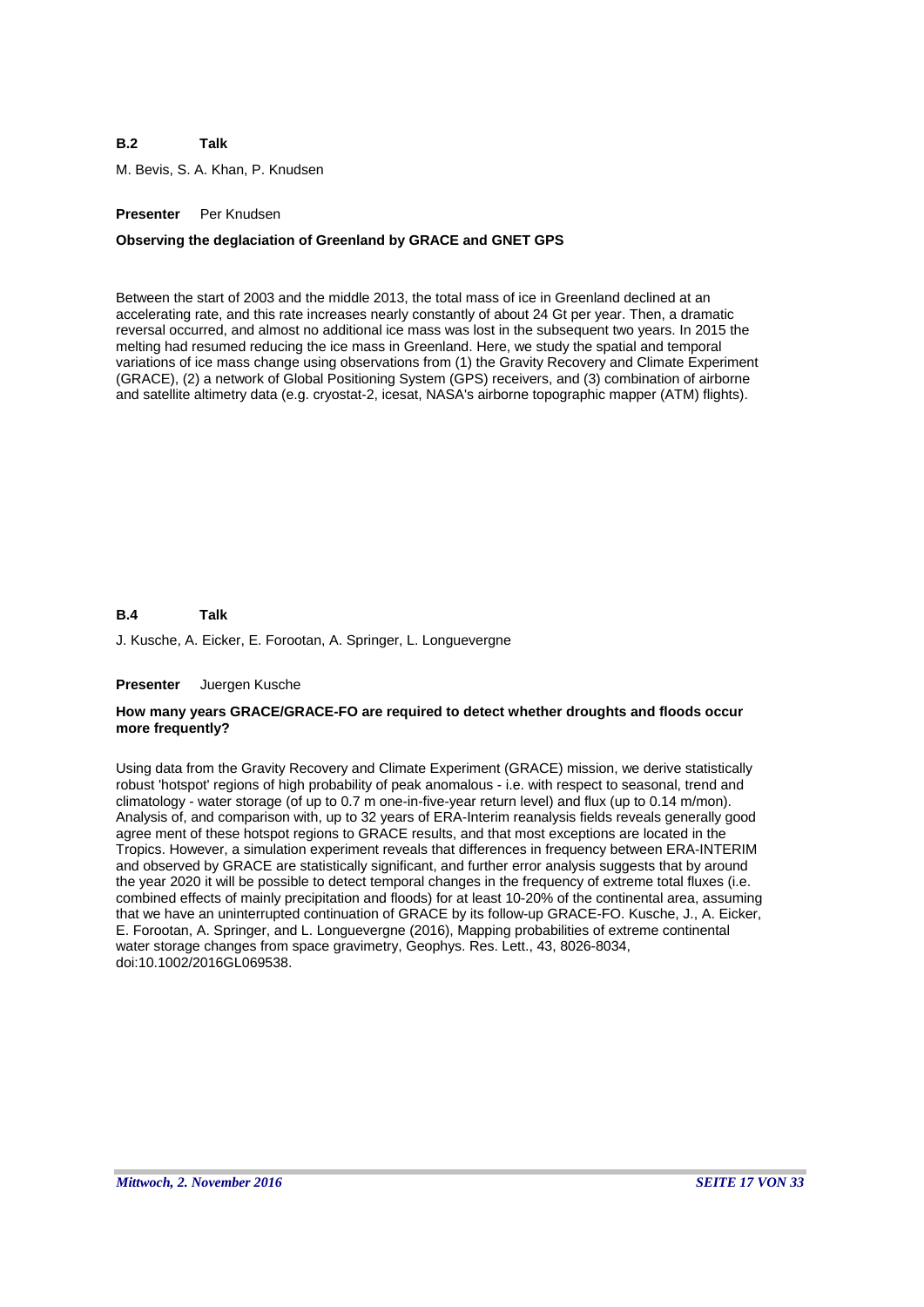A. Kvas, B. Klinger, S. Behzadpour, M. Ellmer, N. Zehentner, T. Mayer-Gürr

# **Presenter** Andreas Kvas

# **ITSG-Grace2016 - Daily Gravity Field Solutions from GRACE**

The Gravity Field And Climate Experiment (GRACE) has granted invaluable insight into the redistribution of surface mass by providing monthly snapshots of the Earth's gravity field. Highly dynamic events such as floods, which can build up and drain on time scales from hours to weeks, are however difficult to capture with the comparatively coarse sampling rate of one month. ITSG-Grace2016 is the latest time series of GRACE solutions computed at Graz University of Technology (TU Graz), providing daily, global, Kalman smoothed gravity field snapshots. The release covers the complete GRACE observation time span starting from April 2002 and is continuously updated. The processing strategy applied is also the basis of the EGSIEM (European Gravity Service for Improved Emergency Management) Near Real-Time Service aiming to provide daily gravity field solutions with a maximum delay of five days. The service will be jointly run by GFZ (German Research Centre for Geosciences) and TU Graz, with each analysis center providing an independent solution. We show the added value of the daily solutions by comparison with in-situ data and output from different global hydrological models. High frequent variations in river discharge are well reflected in the GRACE derived total water storage anomalies for mid- to large scale flood events. These comparisons suggest that daily GRACE products contain high-frequency gravity field information and represent a suitable data source for the monitoring of hydrological extreme events.

**B.3 Talk**

F. Landerer, D. Wiese

**Presenter** Felix Landerer

**Updates to the global sea level budget: assessing trends and biases in ocean mass**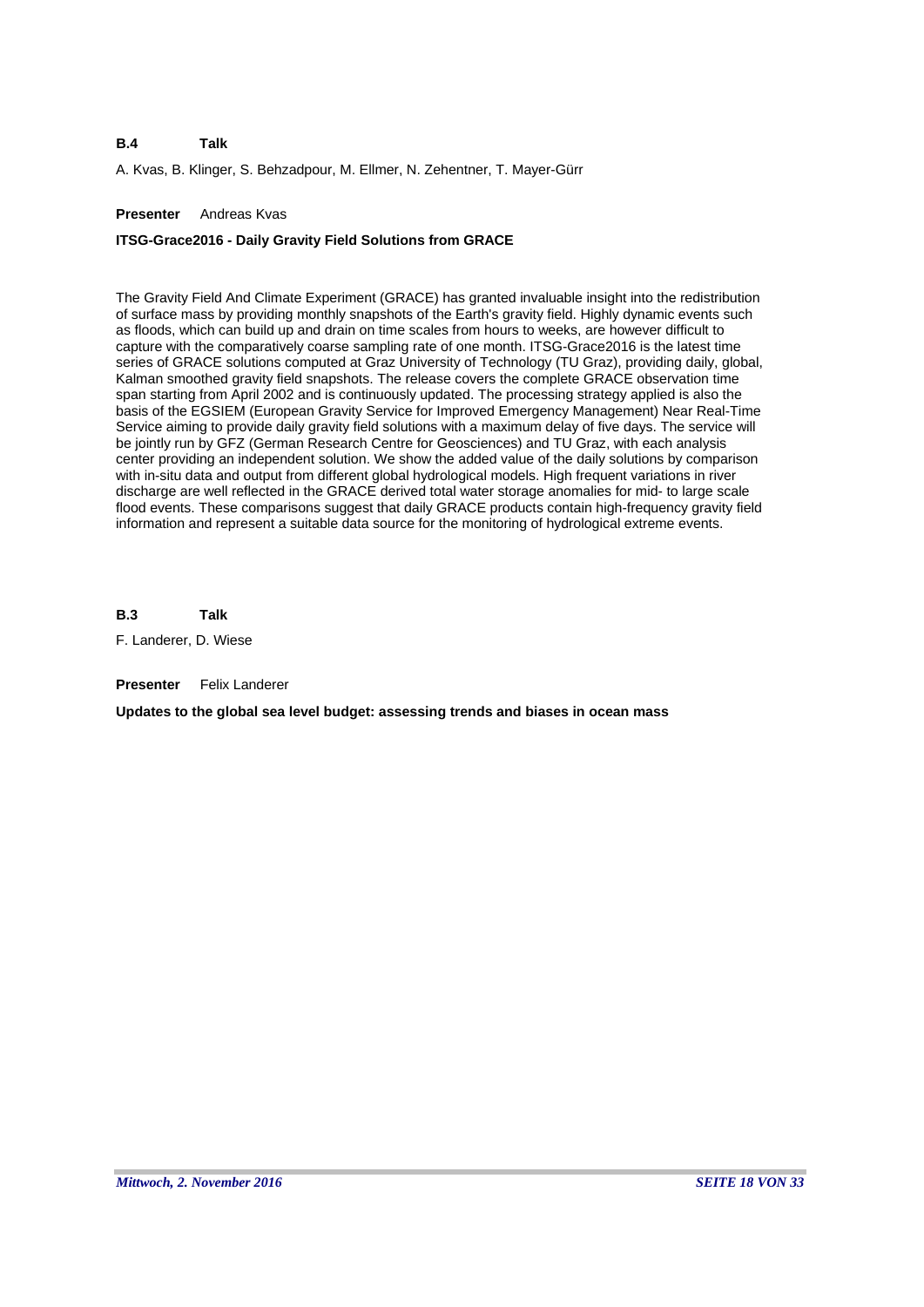### **A.1 Poster**

J. M. Lemoine, S. Bourgogne, S. Bruinsma, R. Biancale

# **Presenter** Jean-Michel Lemoine

### **On the limitations and dangers of GRACE unconstrained solutions**

The GRACE PI groups (JPL, CSR and GFZ) as well as many international groups (UBERN, TUGRAZ, TONGJI,...) produce unconstrained GRACE solutions which need to be filtered using dedicated filters (e.g. Swenson & Wahr, Gaussian or DDK-type filters) in order to be used. On the other hand some groups have adopted a different approach where a regularization process is applied during the solution computation, either in the form of a stabilization constraint (GRGS RL02) or using Truncated Singular Value Decomposition (GRGS RL03-v2) or by changing the set of recovered coefficients (Ramillien & Seoane or GSFC's or JPL's mascons). Both approaches (a posteriori filtering or a priori stabilization) reduce greatly the noise of the GRACE solutions but result in a smoothing of the recovered signal leading to a damping of the solutions at the shortest wavelengths, compared to the true signal. It has been shown by some authors that in some limited parts of the world (Greenland and Antarctica),

thanks to a denser and more favorable geometry of the GRACE measurements near the poles, the unconstrained solutions can be used without filtering, at least for the retrieval of long term features such as the mean trend.

While this may seem enticing because the signal recovered is stronger and better localized than in the case of filtered solutions, it can also make erroneous signatures appear, principally because of the truncation of the spherical harmonics , and therefore carries the danger of a mis-interpretation of the geophysical signals. It is this problem which we address in the current poster.

#### **A.1 Talk**

B. D. Loomis, S. B. Luthcke

### **Presenter** Bryant Loomis

# **Assessment and calibration of regional mass change solutions from inter-satellite rangeacceleration residuals**

We present a new method to assess and calibrate regional mass change solutions directly from GRACE inter-satellite range-acceleration residuals. This procedure requires the time series of inter-satellite measurement residuals for the duration of the mission relative to two different forward models. To demonstrate this method we use: (1) NASA GSFC global mascons; and (2) Steric-corrected sea level anomalies from satellite altimetry in the Mediterranean, Black, Red, and Caspian Seas, and the GSFC mascons everywhere else. The different mass signals produce different localized inter-satellite residuals, where smaller magnitudes indicate better agreement to the GRACE L1B observations. We also show that if the global models are of sufficient accuracy; the difference in the local residuals is linearly related to the difference in the mass. This linear relationship defines a simple differential correction that can be applied to directly calibrate the regional time series of mass change without the need to form and invert normal equations. The results of this procedure are presented for the large inland and marginal seas and compared to the steric-corrected altimetry mass signals.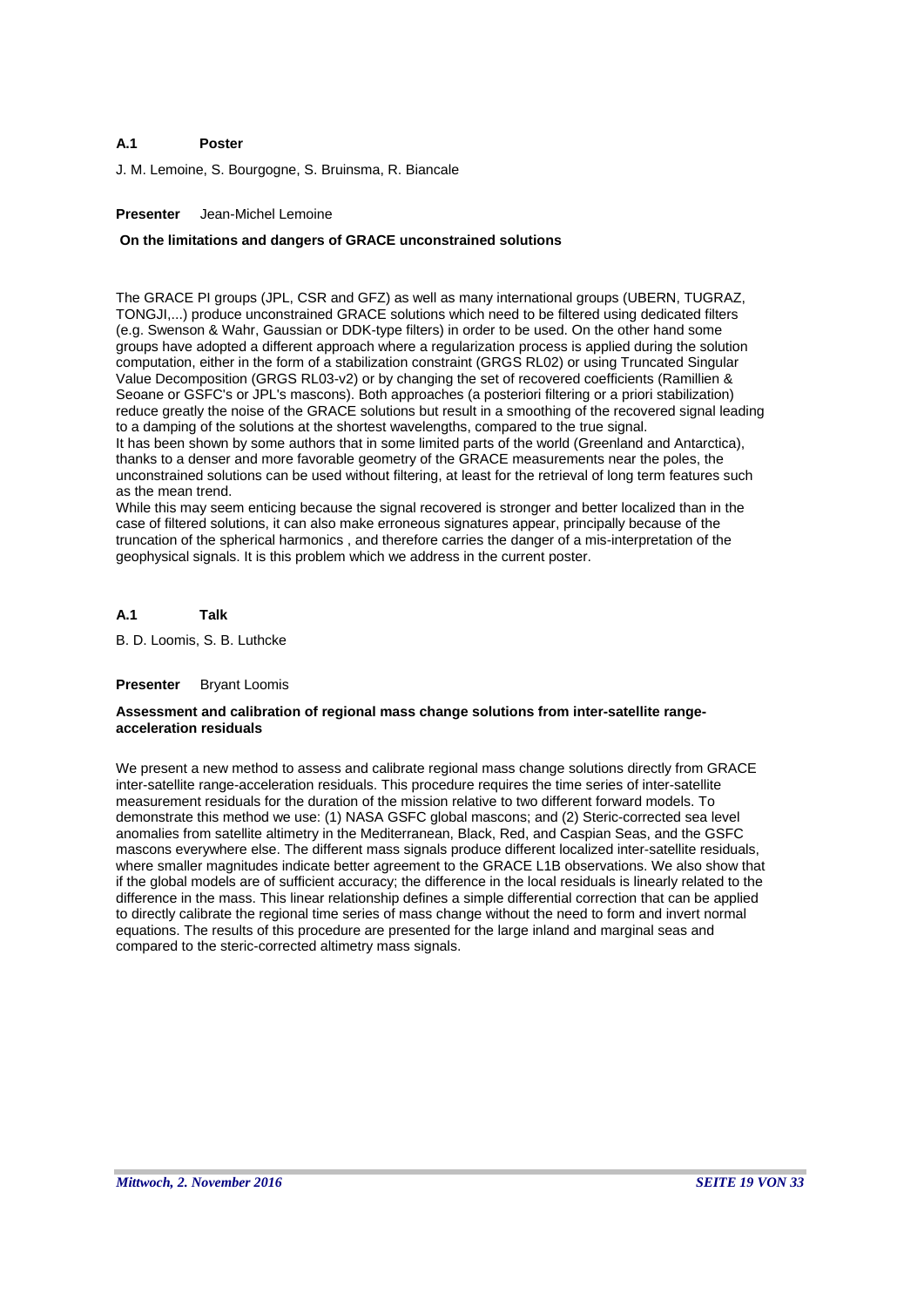### **B.3 Talk**

C. Lück, J. Kusche, R. Rietbroek, S. Schön, Le Ren, J. Schröter, A. Androsov, S. Danilov

# **Presenter** Christina Lück

# **Time variable gravity field retrieval from kinematic orbits from the CHAMP and SWARM missions**

Variations of ocean mass changes, linked to ocean bottom pressure changes are still not sufficiently understood on long times scales. The observation of these oceanic mass signals on global scale has only been become possible on a global scale since the advent of the GRACE mission. Within the project "Consistent Ocean mass Time Series from LEO Potential Field Missions" (CONTIM), we investigate how time series of ocean mass variations can be extended beyond and before the GRACE mission lifespan, by making use of geodetic measurements of low earth orbiters (LEO). Furthermore, the methods developed here may also be used as gap-filler observations for the GRACE time series. Another topic of investigation is whether one can exploit the baseline information of the SWARM constellation to improve the gravity field retrieval. It is planned that SWARM data can also be used in specialized inversion schemes where ocean mass changes are parametrized by dedicated patterns (e.g. Rietbroek et al. 2016). In this contribution, we use kinematic orbits from the SWARM and CHAMP missions to estimate gravity fields of low spherical harmonic degree and order. We show how these fields compare to the more accurate GRACE solutions, and how the choice of truncation and pre-processing steps affect the solutions.

#### **A.1 Talk**

S. B. Luthcke, B. D. Loomis, T. Sabaka, D. D. Rowlands

**Presenter** Scott B. Luthcke

# **NASA GSFC Version 2 Global Mascon Solution**

NASA Goddard Space Flight Center has recently completed the production and validation of the second generation global mascon solution. This solution is comprised of 1 arc-degree global mass concentration parameters at monthly time intervals spanning January, 2003 through March, 2016. The mascon solution is estimated directly from the reduction of the GRACE inter-satellite K-band range rate observations taking into account the full noise covariance along with the accelerometer, and precise orbit data. Solution regularization is applied directly in the estimation through a signal covariance derived from geolocatable anisotropic constraints and applying a latitudinal dependent weighting. In addition to the ocean, atmosphere and tide forward models, the mascon solution applies high-resolution forward models of hydrology, steric corrected sea-level anomalies from altimetry for both ocean and inland seas, glacial isostatic adjustment, and co-seismic earthquake signals. The mascon solution is iterated to convergence, relaxing the weight of the regularization on each iteration as the power in the residual mascon signal is significantly reduced. The resultant mascon solution minimizes signal damping, leakage and correlated errors while maximizing spatial resolution. The solution is distributed in convenient HDF5 and ASCII formats with separate data products for terrestrial water storage and cryosphere, ocean bottom pressure, and ocean mass applications. We present the details of the Version 2 global mascon solution and distributed data products, as well as solution perfo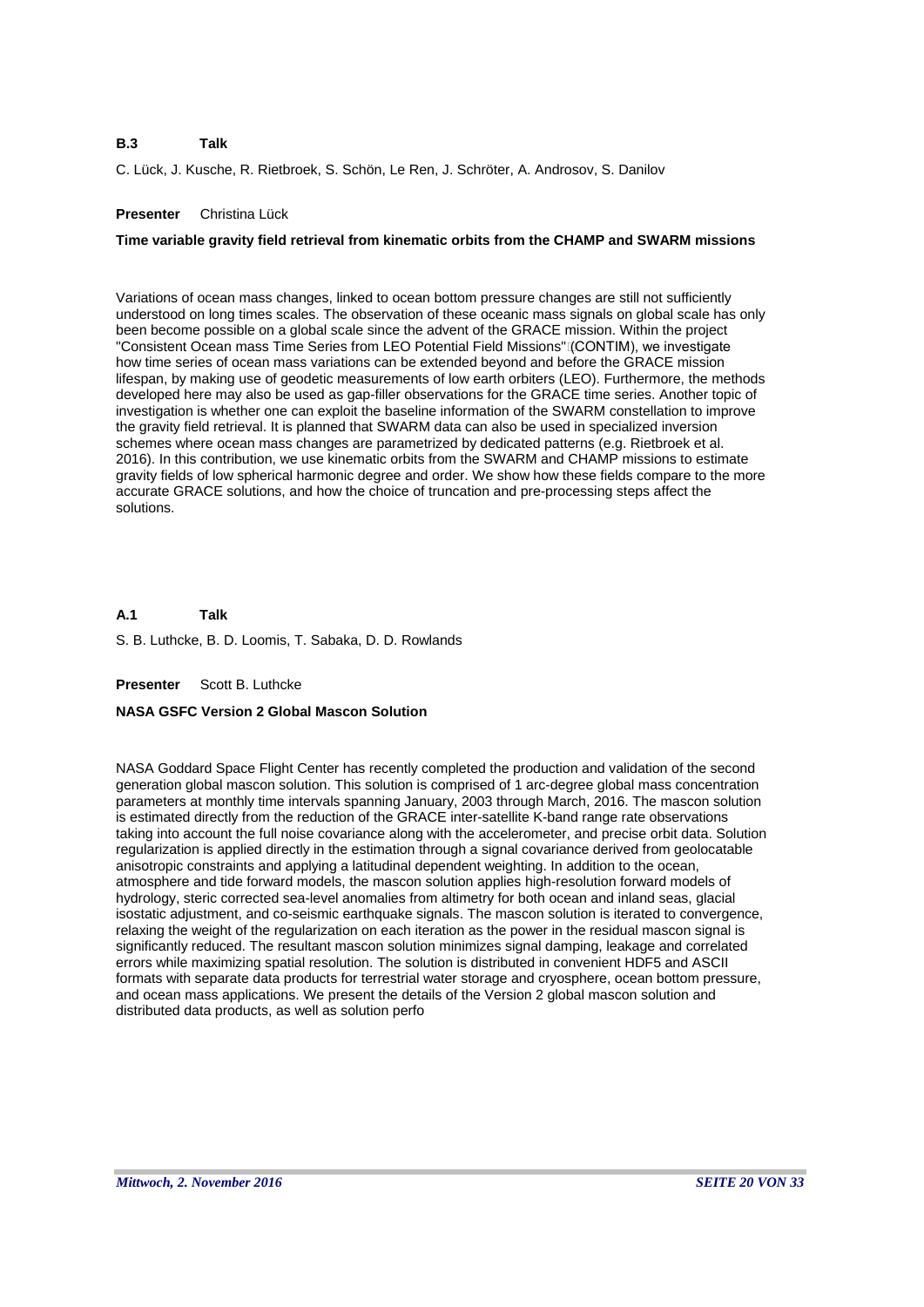### **A.1 Talk**

T. Mayer-Guerr, B. Klinger, A. Kvas, N. Zehentner, M. Ellmer, S. Behzadpour

# **Presenter** Mayer-Guerr

### **Insights into the ITSG-Grace2016 processing**

The ITSG-Grace2016 gravity field solutions are the latest release computed at TU Graz. The release consists of monthly unconstrained and daily Kalman filtered solutions. Compared to the former ITSG-Grace2014 release, multiple improvements within the processing chain have been implemented: updated background models, instrument data screening and calibration, improved numerical orbit integration, and covariance function estimation. This contribution shows the improvements in terms of internal and external validation.

#### **B.6 Talk**

U. Meyer, Y. Jean, A. Jäggi, A. Susnik, D. Arnold, C. Dahle, T. Mayer-Gürr, J.-M. Lemoine

### **Presenter** Ulrich Meyer

# **EGSIEM combinations of GRACE monthly gravity fields**

The scientific combination service of the Horizon 2020 project European Gravity Service for Improved Emergency Management (EGSIEM) aims at delivering the best gravity products, in terms of quality, robustness and reliability, for applications in Earth and environmental science research. This goal is achieved by combination of the results of the associated processing centers (ACs), each of which performs independent analysis methods but employs consistent processing standards. During the first 18 months of the project the standards and the concept of combination were defined and common reference frame products (GPS orbits and clock corrections) were reprocessed. Now follows a test phase of operational combination and external validation of the individual and combined monthly fields. Two versions of combined monthly gravity fields are produced for the years 2006 and 2007. First a combination on solution level is performed as the weighted average of the carefully screened individual solutions. The weights are derived iteratively by pairwise comparison to the mean of all contributions applying variance component estimation (VCE). The second combination type is based on normalized normal equations (NEQs) of the individual ACs' solutions. Due to different noise models applied by the individual ACs it turned out inapplicable to base this combination on variance factors. Instead empirical weights are derived that lead to equal contribution. Consequently the weights derived by the VCE on solution level are applied.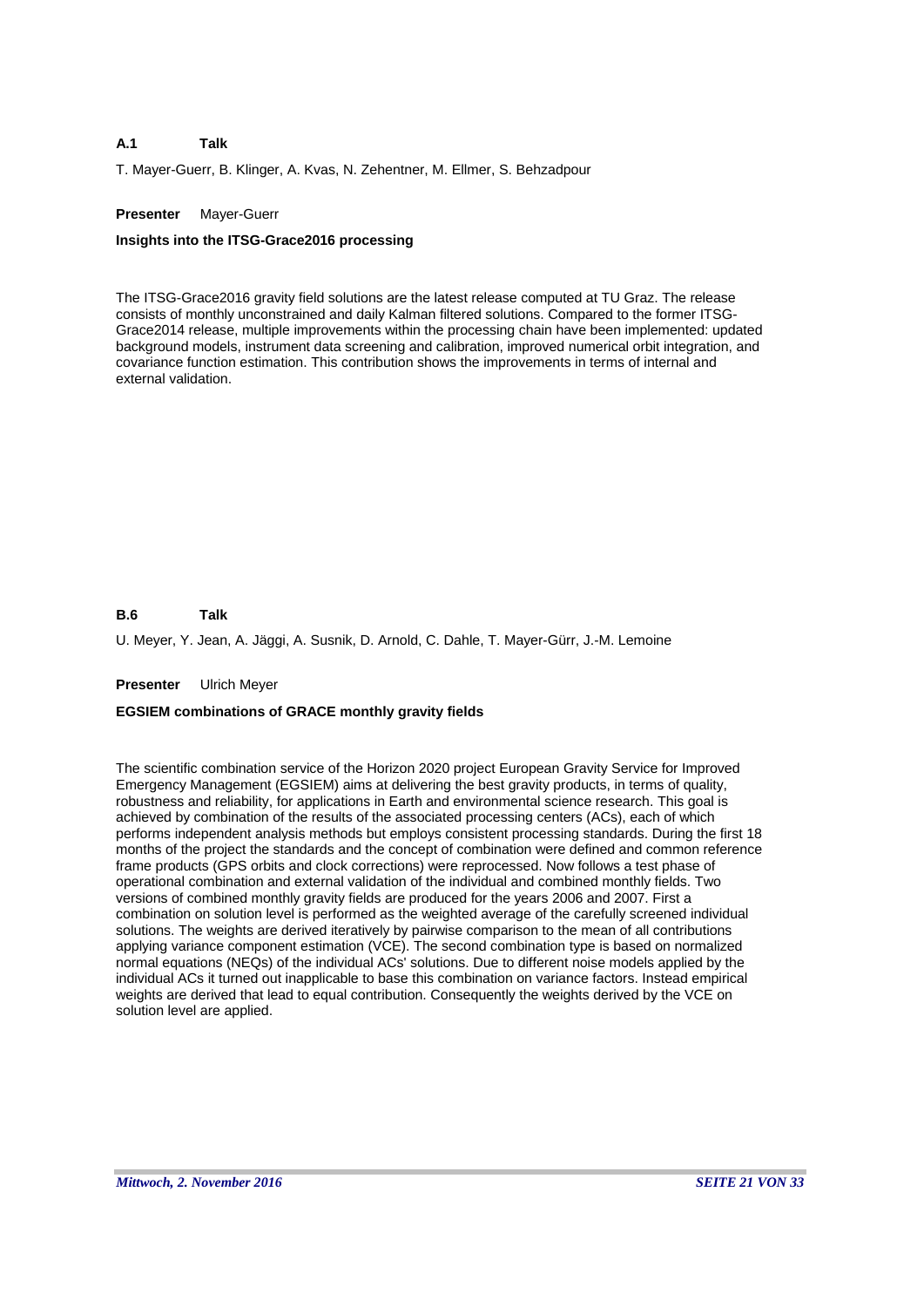### **A.2 Poster**

V. Müller, G. Heinzel

# **Presenter** Vitali Müller

# **Sensitivity of Space Laser Interferometry in GRACE Follow-On & NGGM**

The GRACE Follow-On (GRACE-FO) mission with its laser ranging interferometer (LRI) will provide the first demonstration of precise inter-satellite ranging by means of laser light. Future gravimetric missions will likely utilize this technology as primary instrument for low-low satellite-to-satellite tracking. This poster illustrates the main error contributors for the laser interferometric ranging signal with focus on relativistic effects. Moreover, the particularities of the e.motion² (2014) payload concept are shown and extended to improve the sensitivity of NGGM further.

**A.2 Talk**

V. Müller for the GRACE Follow-On LRI Team

**Presenter** Vitali Müller

# **Laser Interferometry for GRACE Follow-On & NGGM**

The GRACE Follow-On (GRACE-FO) mission with its laser ranging interferometer (LRI) will provide the first demonstration of precise inter-satellite ranging by means of laser light. Future gravimetric missions will likely utilize this technology as primary instrument for low-low satellite-to-satellite tracking. The significantly shorter wavelength of optical radiation allows to resolve smaller distance changes compared to microwaves. However, this requires a sensible design such as the LRI to reduce the otherwise dominating error sources, e.g. induced by S/C attitude jitter or laser frequency fluctuations. In this talk the working principle of the LRI is presented with an overview of remaining major error contributors. Moreover, some verification results of the design and flight hardware are shown. The learned lessons are considered in studies for future GRACE-like missions, e.g. in the e.motion² concept. Some of the potential improvements for future missions are addressed as well.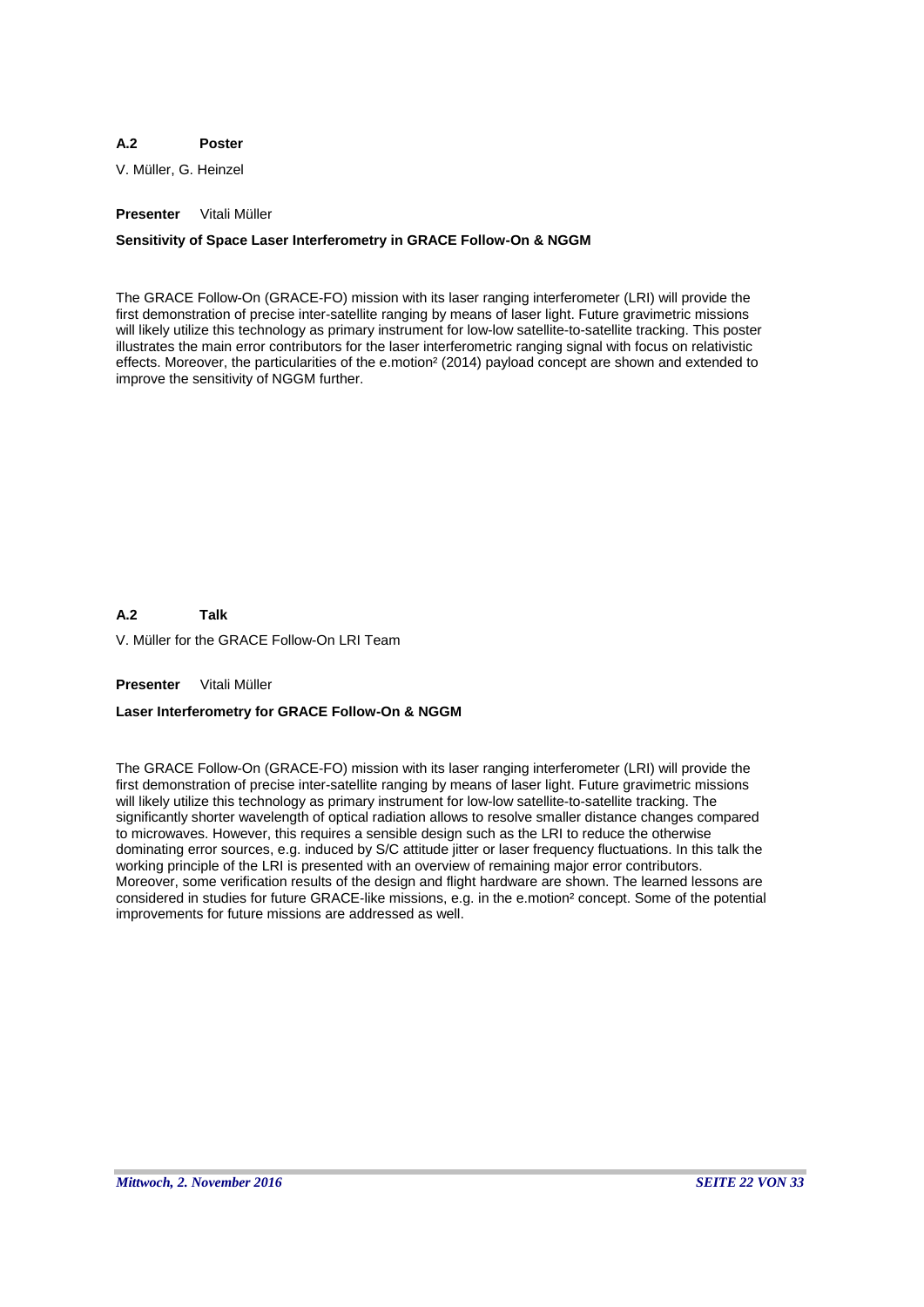### **B.4 Poster**

V. Kröger, A. Shabanloui, J. Müller

### **Presenter** Jürgen Müller

# **Mass variations in the Chinese permafrost region determined from GRACE data and complementary hydrological models**

The Chinese permafrost region - in terms of areal extent - has the third rank in the world after Russia and Canada. In addition, China contains the largest alpine permafrost area on Earth. Permafrost variations including the hydrological budget, carbon dioxide (CO2) and methane (N2) emission belong to the most challenging contributions to global climate change and the eco-system of the Earth. And, mountain permafrost regions are very sensitive to global climate change. Therefore, monitoring of the change pattern in this partly frozen mountain area is a key factor for understanding the underlying kinematicdynamic processes. Taking such information into account is very helpful to predict possible consequences for the Earth climate. Temporal mass variations in this region are related to various hydrological processes including thawing of permafrost layers. Therefore, the accurate and precise estimation of mass variations based on GRACE monthly Earth's gravity solutions plays a central role to understand and predict the ongoing processes in the Chinese mountains. In order to separate the various signal contributions, various hydrological components in terms of precipitation, runoff and evapotranspiration have to be considered using different models and specific data. In this study, mass variations in the Chinese permafrost region based on GRACE results and different hydrological models/data are jointly investigated.

**A.1** M. Murböck, A. Horvath, R. Pail **Talk**

**Presenter** Michael Murböck

# **Correlation analysis of GRACE gravity field models**

The GRACE mission successfully detects the temporal gravity changes in system Earth on a global scale with homogeneously distributed quality for more than 14.5 years. In order to be able to derive realistic level 3 products it is important to have a realistic variance covariance matrix (VCM). The VCM mainly depends on the observed gravity functional and the stochastics of the instrument noise as well as on orbital altitude and geometry. Therefore GRACE and GRACE Follow-On gravity field VCMs change with time. In this study we analyse the correlation matrix for different mission assumptions in the spectral and spatial domain. Different orbit geometries are compared (different altitudes for circular exact repeat orbits and real GRACE orbits) and the connection to spherical harmonic (SH) resonance orders is shown. When sorting the correlation matrix by the SH order m prominent off diagonal correlations can be seen. Correlations increase between coefficients k\_i and k\_j with constant  $m_i \pm m_j$ . Furthermore we recommend when using gravity field models to estimate also empirical VCMs from the estimated signal reduced coefficients to be compared with the formal VCMs provided by the processing centres. We present the assessment of such empirical covariances for different long term GRACE solutions. One important indication of good stochastic modelling is a good agreement between formal and empirical covariances which is studied for the different solutions.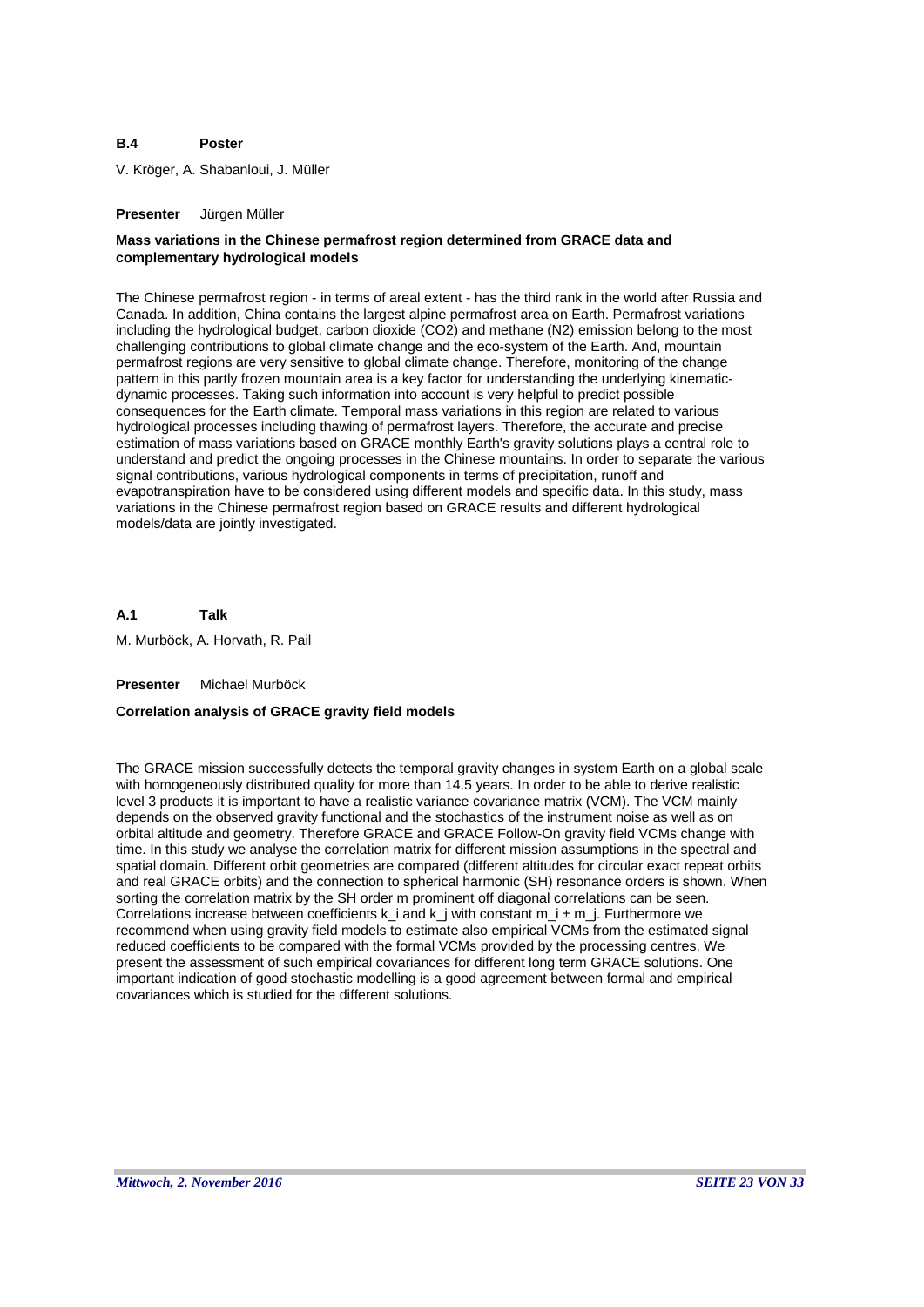### **A.2 Talk**

M. Murböck, T. Gruber, R. Pail, I. Daras

# **Presenter** Michael Murböck

# **Earth System Mass Transport Mission 2 - e.motion2**

Recently a group of European scientists with technological and industrial partners a new gravity field mission was proposed as Earth Explorer 9 to European Space Agency. The main goal of the proposed mission is the long term observation of the time variable gravity field with significantly increased spatial and temporal resolution compared to the GRACE or GRACE Follow-On (FO) missions. Thus our knowledge about the global water cycle (continental hydrology, ocean, ice, and atmosphere) as well as about processes of the solid Earth can be improved. Starting from the existing concepts of single pair GRACE and GRACE-FO missions, new and improved observation techniques are needed. This concerns in particular the observation of inter-satellite distances and non-gravitational accelerations, and most important the implementation of an optimized constellation of satellite pairs. In particular the team proposed a double pair mission concept (Bender type) with a near-polar and an inclined pair. Both pairs are equipped with a laser interferometer for distance change observations at the 10 nm level, with an accelerometer of the 1E-11 m/s² class for the observation of non-gravitational forces and with a drag compensation system to fly at low orbit heights. All together this enables a duplication of spatial resolution of mass variability observations, a significant reduction of the correlated errors like spatial striping and in particular the observation of short term mass variations with reasonable spatial resolution avoiding dealiasing with external model information to a large extent.

**B.3 Talk**

K. J. Quinn, R. M. Ponte

**Presenter** Katherine J. Quinn

# **Using GRACE to improve estimates of ocean circulation**

The latest version of the global ocean state estimate from the "Estimating the Circulation and Climate of the Ocean" (ECCO) project has assimilated the JPL GRACE mascon estimates of ocean bottom pressure (OBP) and net ocean mass variability. We compare the OBP fields from various GRACE estimates to two versions of ECCO: release 1 (pre- GRACE assimilation) and release 3 (GRACE assimilated). These comparisons show where GRACE is having a positive impact on the ocean state estimate. Some of the most notable changes between ECCO releases are to the global net freshwater flux, and variability in the Arctic and Southern Ocean, precisely where the cost estimates indicated GRACE would have the largest impact. We also use in-situ bottom pressure recorder data to validate both GRACE and ECCO.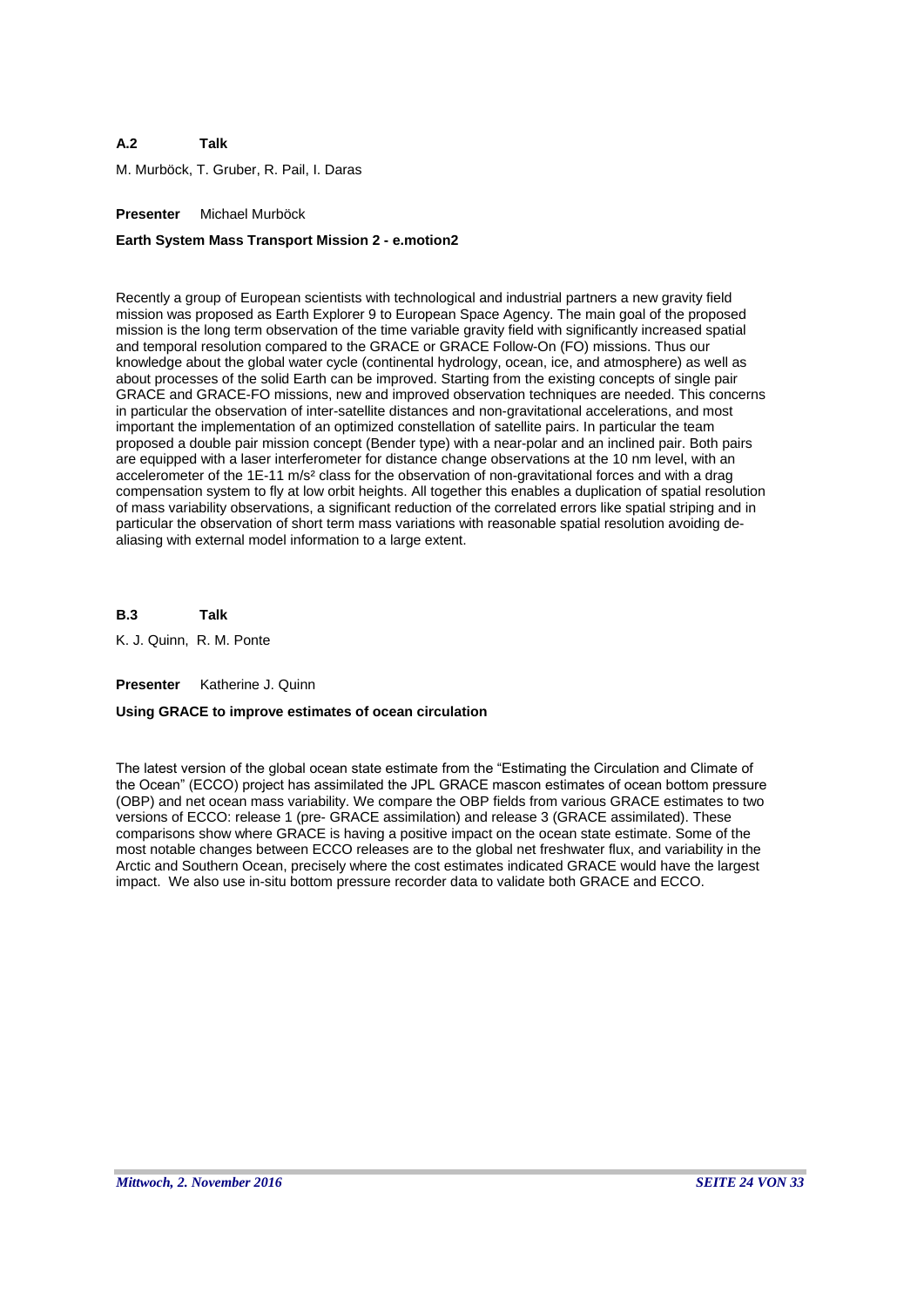### **B.3 Poster**

C. G. Piecuch, K. J. Quinn

# **Presenter** Katherine Quinn

### **El Niño, La Niña, and the global sea level budget**

Previous studies show that nonseasonal variations in global-mean sea level (GMSL) are significantly correlated with El Niño-Southern Oscillation (ENSO). However, it has remained unclear to what extent these ENSO-related GMSL fluctuations correspond to steric (i.e., density) or barystatic (mass) effects. Here we diagnose the GMSL budget for ENSO events observationally using data from profiling floats, satellite gravimetry, and radar altimetry during 2005-2015. Steric and barystatic effects make comparable contributions to the GMSL budget during ENSO, in contrast to previous interpretations based largely on hydrological models, which emphasize the barystatic component. The steric contributions reflect changes in global ocean heat content, centered on the Pacific.

Distributions of ocean heat storage in the Pacific arise from a mix of diabatic and adiabatic effects. Results have implications for understanding the surface warming slowdown and demonstrate the usefulness of the Global Ocean Observing System for constraining Earth's hydrological cycle and radiation imbalance.

#### **B.3 Poster**

C. G. Piecuch, K. J. Quinn, R. M. Ponte

### **Presenter** Katherine Quinn

# **Validating GRACE time-variable data over the coastal ocean using tide gauges**

Validation of GRACE data over the ocean typically relies upon comparisons to observations from bottom pressure (BP) recorders. However, in situ BP records are sparse and prone to drift, restricting comparisons with GRACE data to short periods at a few sites. An alternative means for validating GRACE BP solutions is to compare with tide gauge sea level (SL) data, which are more plentiful than in situ BP records and not subject to temporal drift. Here we describe the first comparison between GRACE BP and tide gauge SL over the global coastal ocean. Significant correlations between SL and BP are observed along broad, shallow continental coasts, consistent with basic expectations from ocean dynamics. The correspondence between SL and BP is considerably stronger when using more recent GRACE mascons solutions than earlier solutions based on spherical harmonics. An ocean model (ECCO2) corroborates patterns observed in the data, showing strong coupling between SL and BP along continental coasts. The model suggests that improved correspondence between tide gauge and mascons fields compared to spherical harmonics is consistent with better representation of shorter spatial scales. Results establish the superior quality of recent GRACE data releases; more generally, they demonstrate that tide gauge records are useful for validating GRACE data and show that satellite gravimetry can be used for interpreting coastal SL data.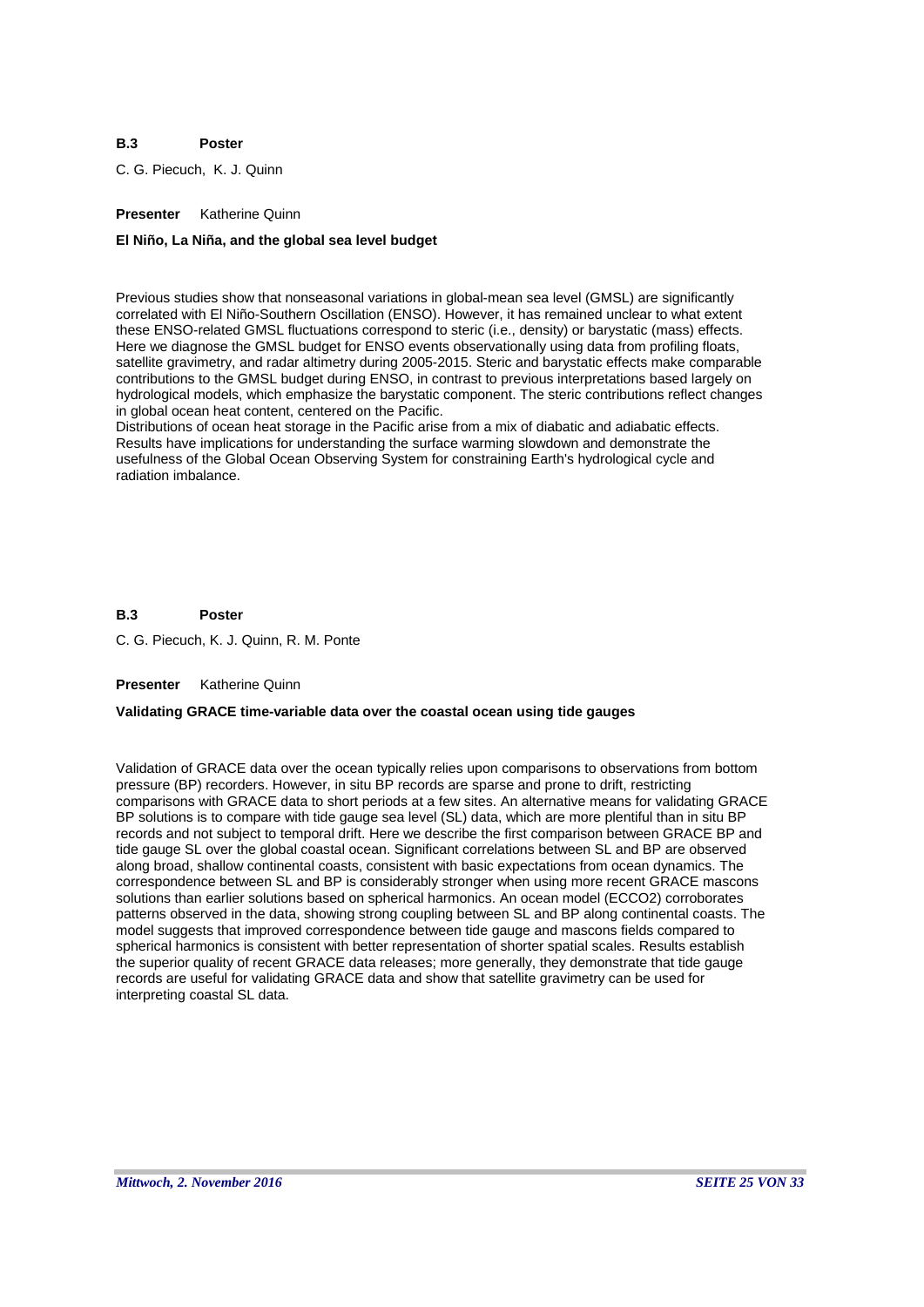### **B.3 Talk**

R. D. Ray, B. D. Loomis, S. B. Luthcke

# **Presenter** R D Ray

# **Ocean tide solutions and residuals from GRACE range-rate data**

A series of global tidal solutions have been computed from GRACE range-rate data for a number of major constituents. Preliminary solutions show that the GRACE time series is sufficiently long that there is little "cross-talk" between constituents, so we are now computing the constituents individually in separate inversions, generally via spherical harmonics to degree/order 60, sometimes higher. Non-tidal mass variability is separately modeled and removed from the GRACE residuals prior to attempting tidal solutions; for this we use standard models augmented by prior GRACE global mascon solutions, which include cryospheric mass variability. Even though our prior mascon solutions included estimates of various GRACE state and accelerometer parameters, it appears essential that such arc parameters be reestimated during tidal inversion. Global solutions for M2, O1, and K1 are physically reasonable at long wavelengths. In contrast, S2 is problematic, displaying too much correlation with non-tidal 161-day variability. We have also analyzed GRACE residuals for tidal variability, following up on work that was published by Stammer et al (Rev. Geophysics, 2014) in which 6 global tide models were tested with GRACE data. Those tests are here supplemented by tests of the new FES2014 model, plus our own GRACE-adjusted model. These long-wavelength GRACE tidal solutions can be used for processing GRACE data, but they cannot be used in other applications until they are properly assimilated into a highresolution numerical ocean tide model. Work along those lines is in progress.

#### **B.4 Talk**

J. T. Reager, C. David, A. Trefler, H. Macedo, E. Beighley, J. Famiglietti

# **Presenter** JT Reager

# **Progress in understanding hydrologic flooding using GRACE**

GRACE data have been shown to capture the extreme hydrologic conditions associated with floods - as the land surface becomes saturated, the capacity of soils to hold more water decreases - this is an important hydrologic mechanism in many inland flood events. Recent research and progress on this topic will be presented, including results and analysis from three projects: (1) evaluation of a model-data fusion approach for high-resolution GRACE downscaling; (2) a coupled analysis of land water storage and highresolution river storage to estimate the runoff generation process and the contributions of baseflow to streamflow; and (3) a global assessment of the historic flood occurrence data base, to determine the frequency of flood intensity based on storage. These results demonstrate the extent to which knowledge of storage conditions can help in flood prediction, and explores the range of conditions, scales and intensities for which storage-driven flood processes are relevant.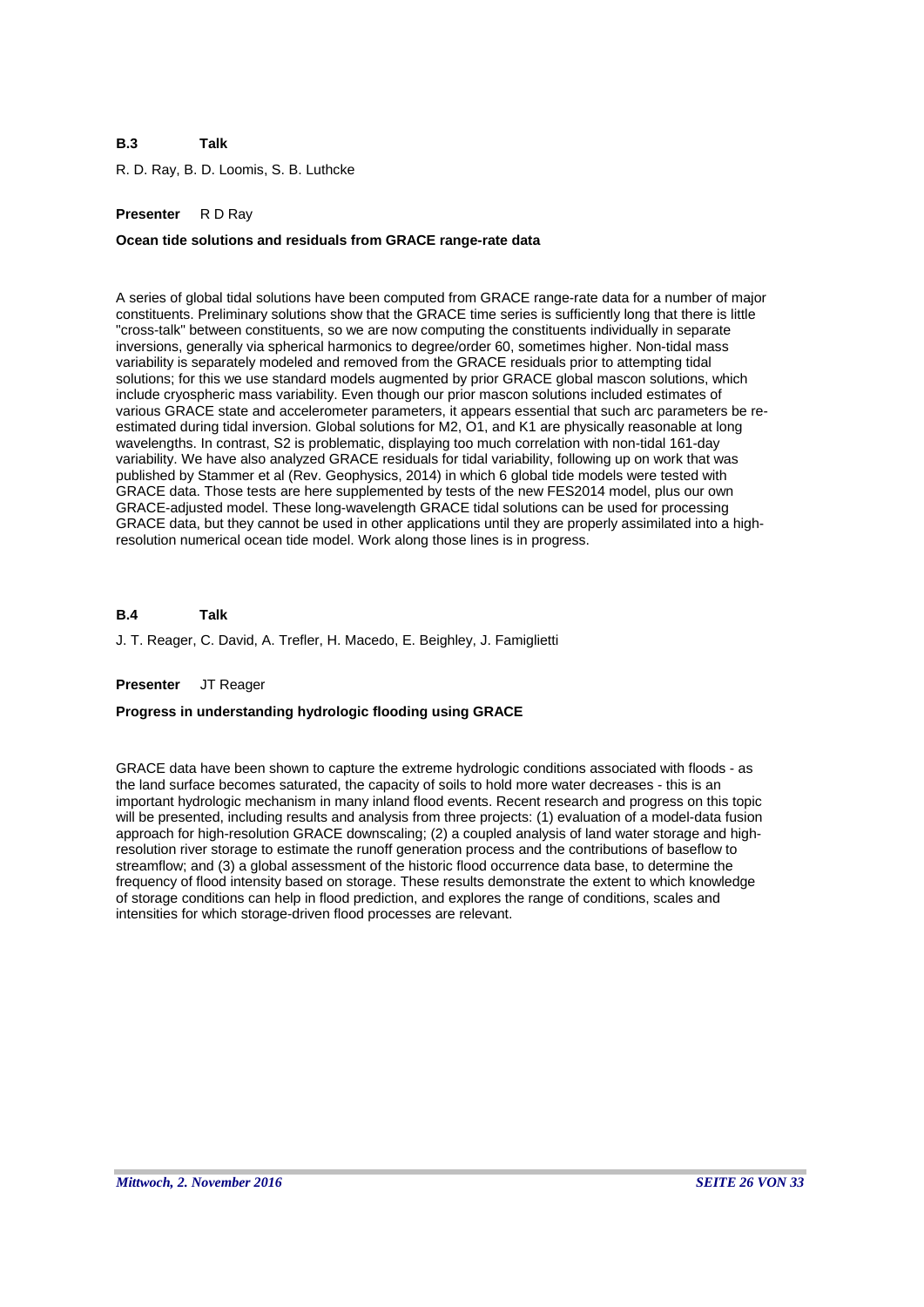### **B.3 Poster**

B. Uebbing, R. Rietbroek, J. Kusche

# **Presenter** Roelof Rietbroek

# **Sea level budget in the Bay of Bengal (2002–2014) from GRACE and altimetry**

The Bay of Bengal is bordered by low-lying and densely populated coastal areas which are vulnerable to storm surges and sea level rise. Accounting for future sea level rise requires understanding the presentday sea level budget. Here, we combine data from the Gravity Recovery and Climate Experiment (GRACE) satellite with altimetry from the JASON 1 and 2 mission. We explain the total altimetric sea level rise (6.1 mm/a over 2002–2014) by mass and steric components. We find that current mass trends in the Bay of Bengal are slightly above global mean, while steric trends are much larger: 2.2–3.1 mm/a if we disregard a residual required to close the budget, and 4.3–4.6 mm/a, if, as an upper bound, we attribute this residual entirely to steric expansion.

Our method uses altimetry and GRACE data in a least squares inversion, where mass anomalies are parameterized through gravitationally self-consistent fingerprints, and steric expansion through EOFs. We validate our estimates by comparing to Argo and modeling for the Indian Ocean, and by comparing total water storage change (TWSC) for the Ganges and Brahmaputra basins to the conventional GRACE approach. We find good agreement for TWSC, and reasonable agreement for steric heights, depending on the ocean region and Argo product. We ascribe differences to weaknesses of the Argo data, but we also find the inversion to be to some extent sensitive with respect to the EOFs. Finally, combining our estimates with CMIP5-simulations, we estimate that Bay of Bengal absolute sea level may rise for additional 37 cm under the RCP4.5 scenario and 40 cm under RCP8.5 until 2050, with respect to

**B.4 Talk**

M. Rodell

### **Presenter** Matthew Rodell

# **Global Trends in Terrestrial Water Storage from 14 Years of GRACE**

This presentation describes the sources of the largest apparent trends in terrestrial water storage observed around the world by GRACE during the past 14 years. These sources can be categorized as natural interannual variability, direct human impacts (e.g., groundwater extraction), or climate change. Some regions are affected by multiple factors. The GRACE based terrestrial water storage trends are compared with precipitation data, irrigation data, and hydroclimatic predictions, as well as other published information, in order to build the case for each postulated source. We also forecast whether each trend is likely to continue.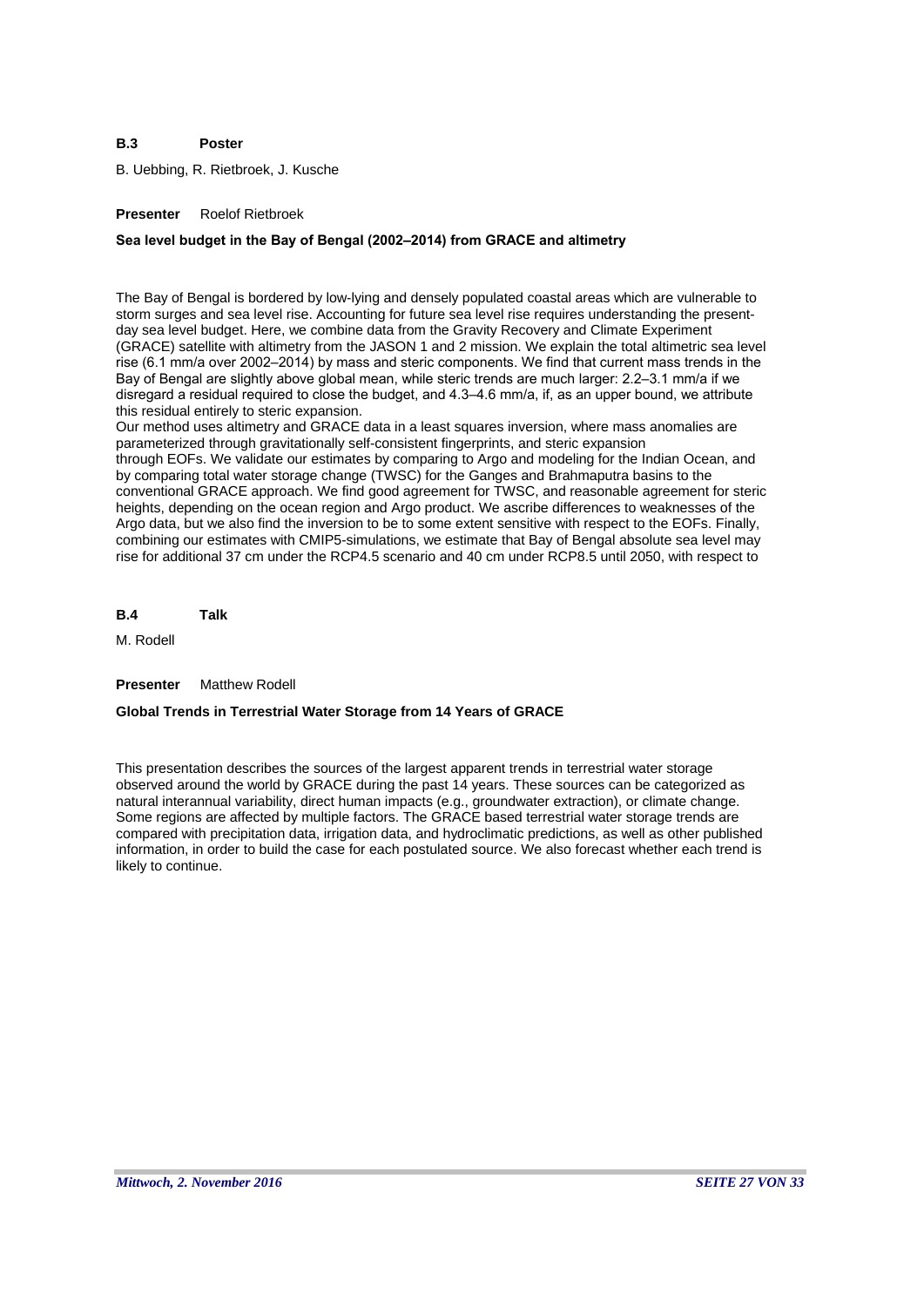#### **A.1 Poster**

C. Sakumura, N. Harvey, T. Bandikova, C. McCullough

# **Presenter** Carly Sakumura

# **GRACE Level 1 Release-03: Parameterization, alignment, and gravity field results**

The Release-03 reprocessing campaign for GRACE Level-1 data was initiated to correct errors in the current GRACE products identified in Bandikova (2014), Harvey (2016) and improve the spacecraft attitude reconstruction and through an optimal combination of star camera and accelerometer data. The current attitude determination process is complicated by regular blinding of one or both cameras from the sun and moon, correlated error in the star camera field of view, and determination of instrument alignment. The RL03 SCA1B products use a Kalman filter algorithm to combine the star camera and accelerometer data into a higher fidelity attitude solution with fewer gaps, eliminates jumps when only data from a single camera is available, and reduces high frequency noise. In this study we discuss (1) the characterization and error sources of the on-board accelerometers, (2) determination of the absolute alignment and its use in the attitude Kalman filter, and (3) the sensitivity and impact of the new SCA1B products on Level-2 gravity field products.

**B.1 Talk**

I. Sasgen, S. A. Khan

### **Presenter** Ingo Sasgen

# **A revised GIA-prediction for Greenland based on GNET GPS data**

The Glacial Isostatic Adjustment (GIA) is an important component of the gravimetric mass balance in Greenland inferred from GRACE. Here, we use time series of surface deformation measured with the Greenland Global Positioning System Network (GNET) to determine and evaluate GIA-induced uplift rates. We compare the GPS-measured GIA signature with GIA predictions and find that forward-models considerably underestimate uplift in the northwest and southeast sectors of the ice sheet. In particular, unpredicted large and localized GIA uplift rates of +12 mm/yr are found in southeast Greenland; these are explained by centennial ice retreat of the Kangerdlugssuaq Glacier in the presence of a low-viscous upper mantle, which is a consequence of Greenland passing over the Iceland Hotspot about 40 Ma BP. We reconstruct the evolution of the Greenland ice sheet since LGM based on the newly available GNET GPS data. We show that an additional mass loss since the Last Glacial Maximum (LGM) of 1.5 m sea level equivalent is required in the northwest and southeast of the ice sheet, which are the marine-based sectors dominating modern mass loss. We conclude from the GPS-constrained model that corrections of GIA in Greenland have been underestimated by 10 to 20 Gt/yr in ice-mass balance estimates from GRACE.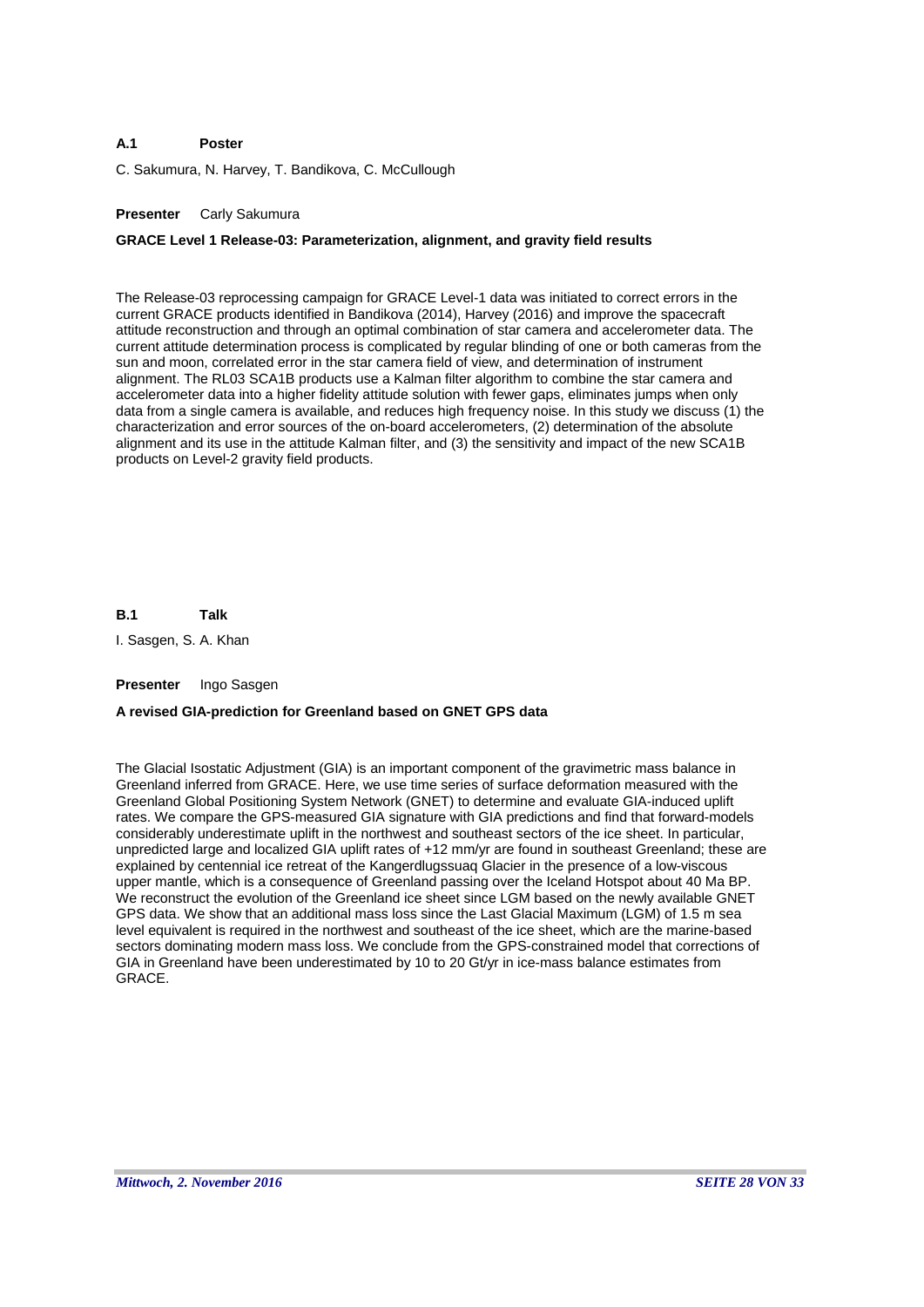#### **B.1 Poster**

J. Sauber, S.-C. Han, F. Pollitz, S. Luthcke, J. Freymueller

# **Presenter** Jeanne Sauber

# **GRACE, GRACE-FO and NGGM: Contributions and future prospects for advancing seismic cycle science**

Here we summarize current advances in our understanding of earthquake source processes and the rheological response of the Earth to great megathrust and strike-slip earthquakes. Looking to the future, we simulate what might be achieved with greater spatial and temporal resolution with GRACE-FO and NGGM.

**B.5 Talk**

A. Schlicht

**Presenter** Anja Schlicht

# **Disturbances on accelerometers and the behaviour of a metal shield in a delute plasma**

Electromagnetic waves in a plasma have a unique propagation behavior as the free electrons and ions react on the electric field of the wave. In the dispersion relation distinct resonances and cut-off frequencies occur depending on the magnetic field strength and plasma density. We focus in our discussion on very low frequencies which propagate in the whistler mode. We will discuss why these frequencies disturb the accelerometer and why metals may not shield these frequencies. We review the observed disturbances on GRACE and GOCE and show how they can be related to very low frequencies in a plasma.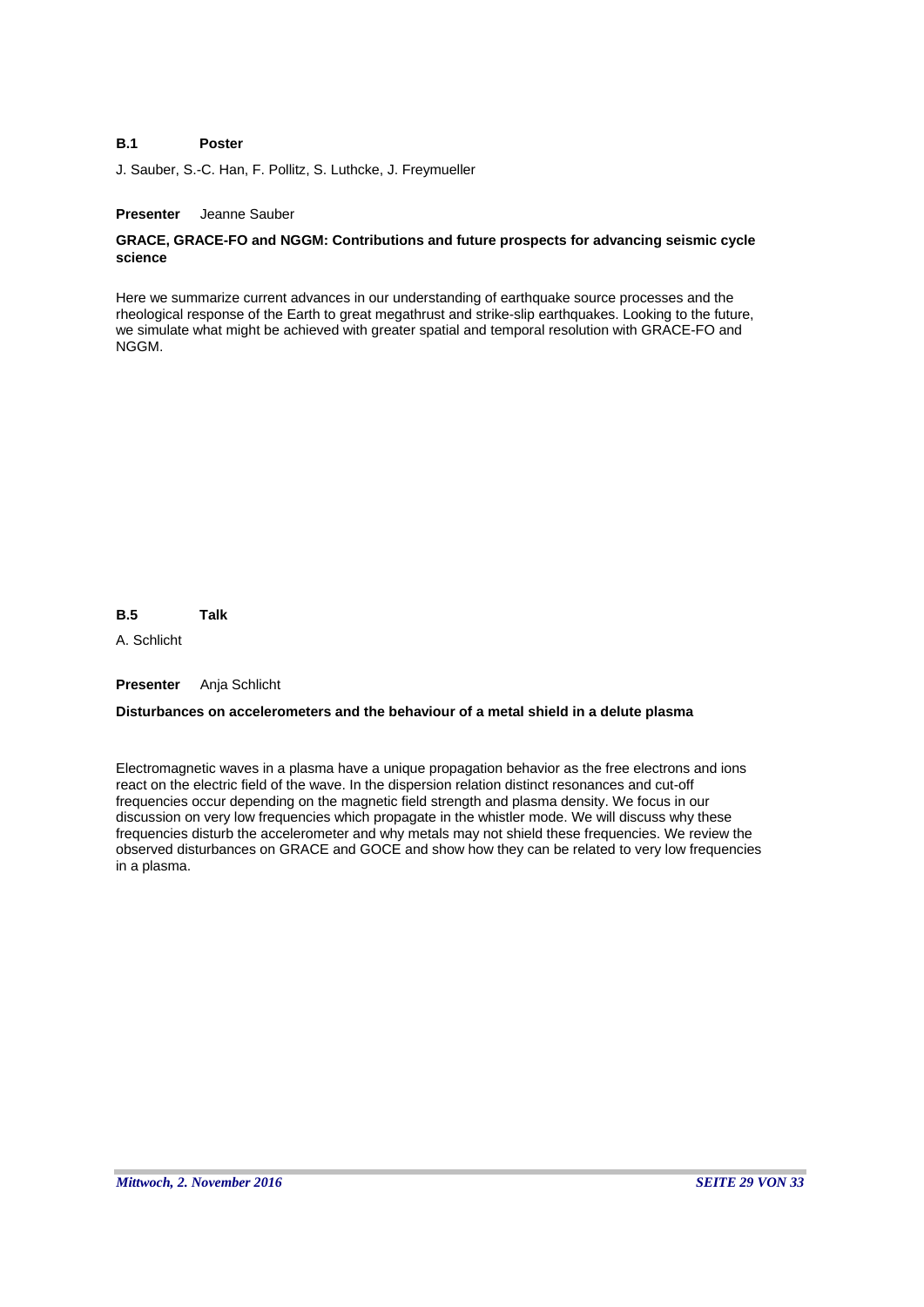#### **B.6 Poster**

M. Srinivasan, J. T. Reager, M. Jasinski

### **Presenter** Margaret Srinivasan

# **The GRACE Missions Applications Approach: a framework for collaboration**

The NASA Applied Sciences Program is supporting, the GRACE and GRACE FO projects in the development of a mission Applications approach designed to highlight existing and potential applied uses and user communities of mission data products. The GRACE missions will join other NASA and international partner missions in formulating working groups that include mission science team members. The GRACE Applications Working Group (GAWG) will be the driving force behind implementation of the GRACE Applications Plan. The plan is designed to be a framework for defining and engaging public and private sector communities who may use or be using GRACE data products. The role of the applied science community is to demonstrate the high value of the science, data products, models and applications from the missions, and to identify societal benefits that can stem from these. The activities of the GAWG will focus on developing and implementing a systematic approach to engage the science and operational communities of the GRACE missions, identify relevant applications, and work with the Applications leads to develop tutorials, focus sessions, and workshops to implement the GRACE Applications Plan. The hydrology applications of the GRACE mission include measurements of storage changes in land surface and groundwater, fluxes at the land-ocean-atmosphere boundary, and measurement of changes in ice sheets and glaciers. GRACE observations and time series of data are invaluable for improved monitoring and prediction of Earth system processes including climate indicators.

#### **B.4 Talk**

M. Sultan, K. Fathy, M. Ahmed, H. Save, S. Bettadpur, K. Chouinard

### **Presenter** Mohamed Sultan

# **What more can GRACE Solutions tells us about Aquifers and their Interactions with Artificial Lakes**

The Nubian Aquifer System (NAS) covers large territories in Sudan, Libya, Chad, and Egypt. An integrated (GRACE, remote sensing, geochemistry, geochronology, geophysics, field) investigation was conducted to assess temporal and spatial variations in TWS over the NAS, identify controlling factors, assess impact of Lake Nasser surface water variations and structures on TWS. Spatial correlations of GRACE monthly (period: 2002 to 2015) solutions (CSR RL05; CSR 1° x 1° mascon solutions) with other relevant datasets the Western Desert (area: 700,000 km2) of Egypt and laser altimetry data (Jason-1; OSTM) over Lake Nasser (area: 3,000 km2) revealed the following: (1) reversals in relative surface water levels in Lake Nasser: in year 2002 to 2005 a decrease (from +4 to -5 m) was observed, followed by an increase (+5 m) by year 2007, then a decrease (- 4.2 m) by year 2010, and finally an increase (+4.3 m) by year 2015, (2) a positive correspondence between lake Nasser relative water levels and the observed TWS over the Lake (2002-2005: decrease in TWS [rate: –10.12 mm/yr]; 2005-2007 increase [rate: +3.05 mm/yr]; 2007-2010 decrease [rate: -13.51 mm/yr]; and 2010-2015 increase [rate: +4.55 mm/yr]), (3) a positive correspondence between the Lake water levels on one hand and the TWS for surrounding areas (up to 400 km from lake), (4) variations in precipitation cannot account for observed TWS variations, and (5) E-W and NE-SW-trending faults and basement uplifts intersect the flow at high angles, impede the S to N groundwater flow and impound groundwater in the up-gradient.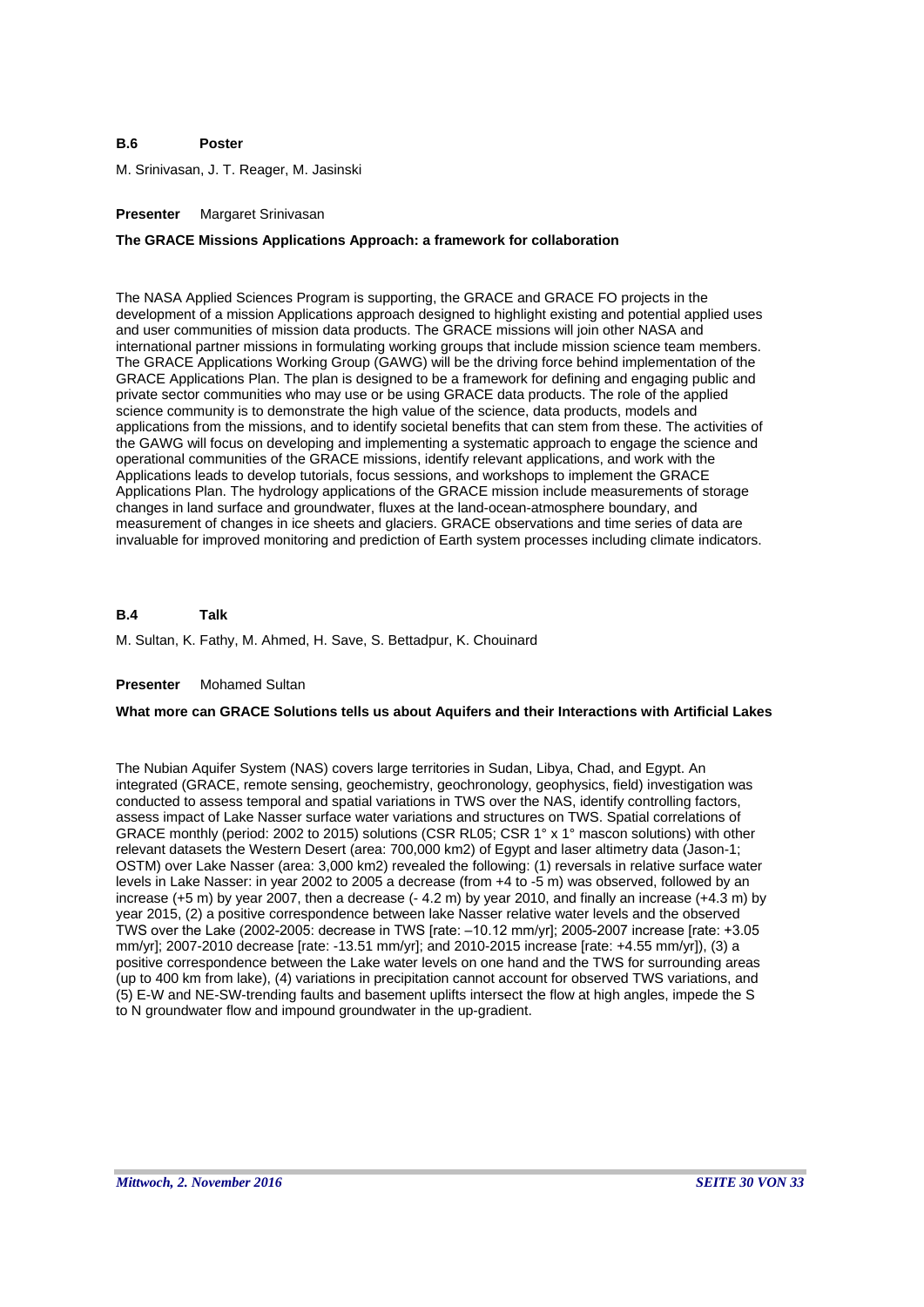### **B.2 Talk**

I. Velicogna, E. Ciraci', T. Sutterley, Y. Mohajerani

# **Presenter** Isabella Velicogna

### **Ice Sheets, glaciers and ice caps mass balance from GRACE and other data**

We use observations of time-variable gravity from GRACE to determine the mass changes for the Antarctic and Greenland Ice Sheets, and the Glaciers and Ice Caps (GIC) for the time period 2002-2016. To estimate the contribution of the GIC, we use a least square mascon approach combined with new inventories to optimize the distribution of mascons and recover the GRACE signal more accurately. The contribution from the GIC is dominated by the mass loss of the Canadian Arctic Archipelago, followed by Alaska, Patagonia and the High Mountains of Asia. In Greenland, Antarctica, the Canadian Ice Caps and a few others, we compare our GRACE results with output products from surface mass balance models, e.g. MAR and RACMO. This comparison provides an evaluation of the SMB models where ice dynamics is not dominant, as well as help us constrain the partitioning of mass loss between surface processes and ice dynamics in other sectors. This work, combined with altimetry time series from ICESat/ATM/LVIS allows us to evaluate uncertainties of the mass balance results. This work was conducted at UC Irvine and at Caltech's Jet Propulsion Laboratory under a contract with NASA's Cryospheric Science Program.

#### **A.1 Talk**

B. D. Vishwakarma, B. Devaraju, N. Sneeuw

# **Presenter** Bramha Dutt Vishwakarma

# **Minimizing the signal damage due to filtering of GRACE observed mass changes**

Filtering is essential to extract meaningful information from GRACE gravity field products. Filtering or convolution, being a linear operator, affects both the signal and the noise. While the noise is suppressed to a minimum, the signal is changed in an unknown way, which increases the uncertainty in the GRACE results. Several efforts have been made to understand and minimize the effects of filtering on the signal, and many of them use hydro-geophysical models to compute various correction terms such as bias, leakage or scale factors for improving the filtered products. Since GRACE should ideally improve the hydrological models, we do not want hydrological models to improve GRACE. Furthermore, if we use models to improve GRACE, then the uncertainty in those models propagate into the GRACE error budget. A prevalent notion is that filtering affects only the amplitude of the signal, but we show that also the phase of the time series is affected. For certain catchments, the phase change can introduce a shift of nearly a month in the time series. Apart from better understanding of the process, we also develop a data driven method to minimize the impact of filtering. We relate the true signal and the filtered signal mathematically without requiring any model. We first validate our method in a closed-loop environment, and then for 32 catchments, we compare it with other known methods to outline its efficacy. The method performs best for catchments above filter resolution, and is on par with other methods for smaller catchments.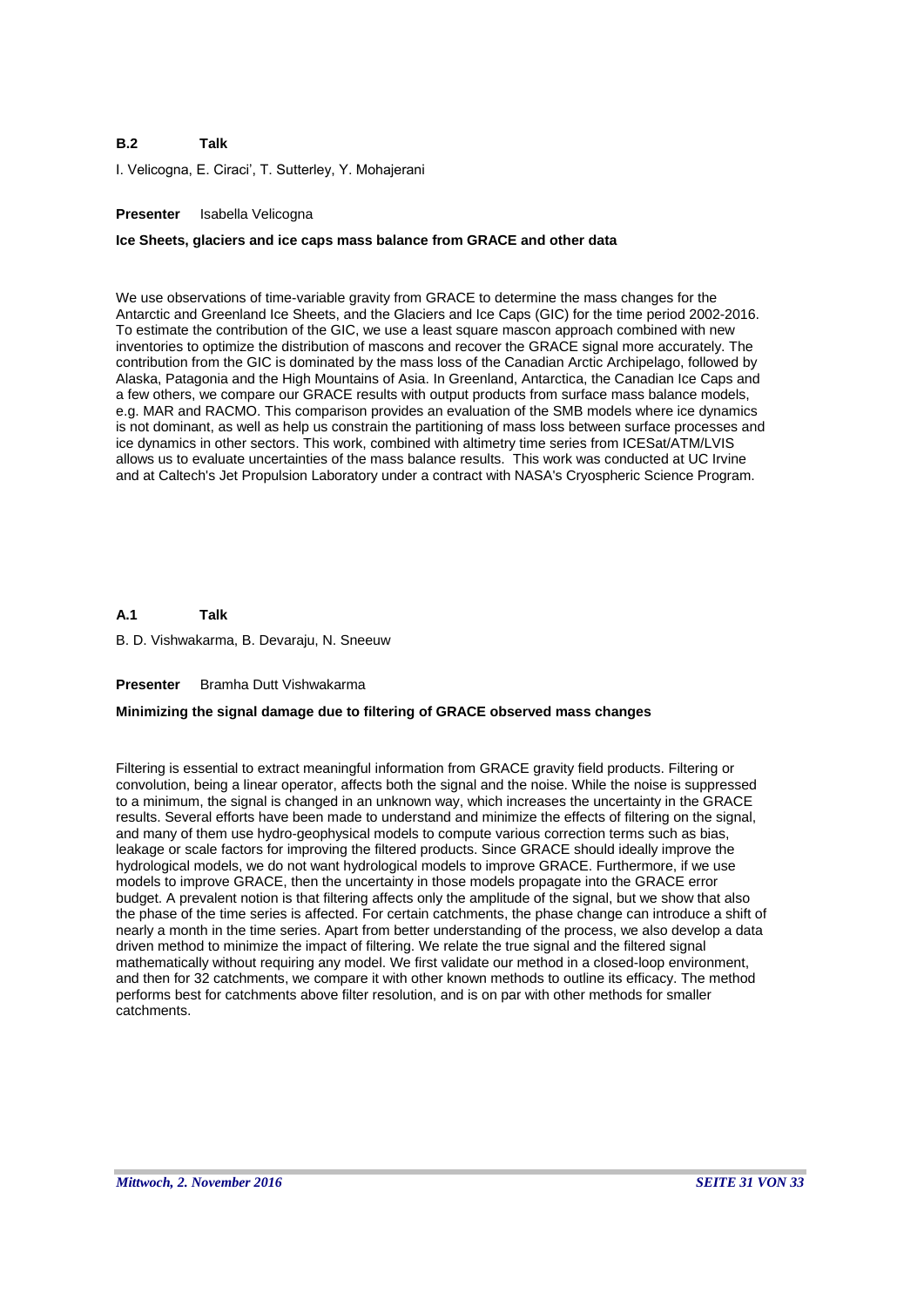S. Weyand, L. Sahib, C. Gruber

# **Presenter** Susanne Weyand

# **Groundwater budgeting over deserted area by GRACE, case study in Saudi Arabia**

Since 1980 the freshwater consumption in Saudi Arabia has led to significant groundwater level depression. The annual water consumption for Agriculture, Public water supply and industry e.g. in 2009 amounts to 19 km<sup>3</sup>, where the water source in desert areas mainly depends on fossil groundwater. Total water storage (TWS) estimates groundwater storage changes because surface water and soil moisture anomalies are negligible, due to high evapotranspiration. GRACE models - as a proven tool for TWS were compared with monitored pumping field measurements but can not show the full groundwater extraction ratio. This study takes into account the geological activities, leakage of internal/external signal, omission error in order to reduce the misclosure.

#### **B.4 Poster**

D. Argus, F. Landerer, D. Wiese, Y. Fu, T. Farr, B. Thomas, J. Famiglietti, J. T. Reager, M. Watkins

### **Presenter** David Wiese

# **Sustained water loss in the Sierra Nevada, California, during drought from 2011 to 2015 inferred from GPS**

We use GPS observations of solid Earth's elastic response to mass loading to infer changes in water mass at Earth's surface as a function of location across the western U.S. from 2006 to 2016. Data from GPS sites on top of aquifers and near volcanoes are first eliminated, elastic deformation due to known changes in reservoir water and estimated changes in Central Valley groundwater are next corrected for, and vertical land displacements are then inverted for change in equivalent water thickness. A straightforward elastic model shows that unloading of 24 km<sup>3</sup> of Central Valley groundwater from 2012 to 2015 produces 4 mm of elastic uplift of the western Sierra Nevada, about 1/4 of the 16 mm of uplift observed during the time period. Geologic constraints limit tectonic uplift during the past several million years to be less than 0.2 mm/yr, amounting to less than 1 mm of uplift from 2012 to 2015. The rise and fall of the Sierra Nevada is therefore due to change in water in the province: From the GPS vertical data we deduce that the Sierra Nevada lost 18 km<sup>3</sup> of water from Oct 2006 to Sep 2009, gained 31 km<sup>3</sup> of water from Oct 2009 to Sep 2010, and lost 47 km<sup>3</sup> of water from Oct 2011 to Sep 2015. Snow accumulation is insignificant in California in Sep and Oct. Nonseasonal changes in soil moisture are just a few km<sup>3</sup>. Therefore changes in groundwater in alluvium adjacent to rivers and in fractures in crystalline basement are inferred to be large and play an important role in modulating changes in Central Valley groundwater.